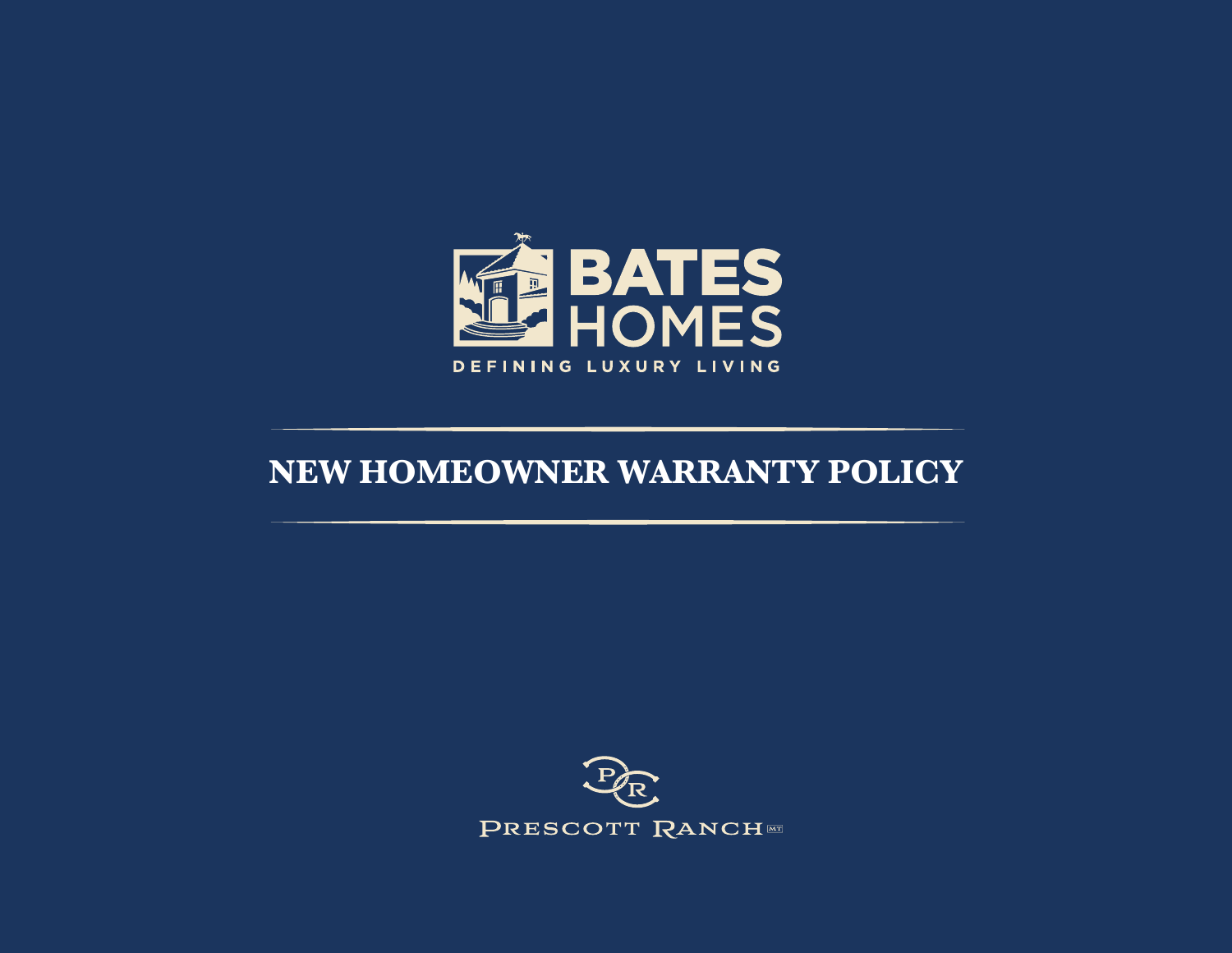#### <span id="page-1-0"></span>**YOUR NEW HOMEOWNER WARRANTY POLICY**

Congratulations on the purchase of your new home. Bates Homes is proud to provide you with a one-year limited warranty for your new home. As with any newly constructed product using natural materials, your home may need adjustments in accordance with your limited warranty coverage. This warranty specifies limits for responsibility and standards of performance under which it is valid or applicable. Following these procedures will expedite service and increase your satisfaction.

For the purposes of this warranty, "home" means your single-family residence, "you," "your" and "Homeowner" means the owner(s) of the home and their respective heirs, executors, administrators and assigns, and "timely" means within 30-days after the event to which the reference relates.

WE STRONGLY URGE YOU TO READ AND FAMILIARIZE YOURSELF WITH THIS WARRANTY.

Bates Homes, LLC, hereinafter referred to as Bates Homes, warrants that your home will meet the Warranty Standards of Performance described herein below, subject to the following provisions:

- The 1-year warranty period begins the date upon which both the original purchaser's closing of title.
- All warranty requests must be Bates Homes' made, in writing, during the warranty periods specified herein.

This warranty, designed to protect the Homeowner from the possibility of faulty construction or defective materials, does not cover defects caused by normal wear and tear, Homeowner neglect, or by acts of God or natural disasters beyond the control of Bates Homes, as more particularly set forth herein. Nor will Bates Homes have responsibility for secondary damage caused by any warranted defect, except as expressly stated in this limited warranty. The failure of the Homeowner to perform the required maintenance on your home will limit or void your rights under this warranty.

Nothing contained in this warranty shall make Bates Homes an insurer of the personal property of the Homeowner or of any third party.

Under no circumstance do the provisions of this warranty limit the State statutes for latent and/or structural defects.

This warranty is applicable to all items mentioned herein only if the noted defects are reported in writing to Bates Homes' Warranty Department before the end of the warranty period.

Only our Warranty Department Staff are authorized to accept warranty claims, direct the administration of warranty procedures, and provide judgement on warrantable and non-warrantable items covered by this Bates Homes warranty. Only an authorized employee of Bates Homes can sign a written statement extending the warranty period. Our sales staff is neither qualified nor permitted to accept claims or make judgement regarding warranty service. No other action on the part of Bates Homes or its employees or agents, including any steps taken to correct defects, shall be deemed an extension of the warranty period. Bates Homes also reserves the right to choose materials and methods used to make repairs.

Bates Homes cautions Homeowners from having any item covered in this warranty altered by any person or persons other than Bates Homes, it's employees and agents. Any item so altered will be excluded from warranty coverage and Bates Homes will not be responsible for costs and/or work, corrective or otherwise, performed by others.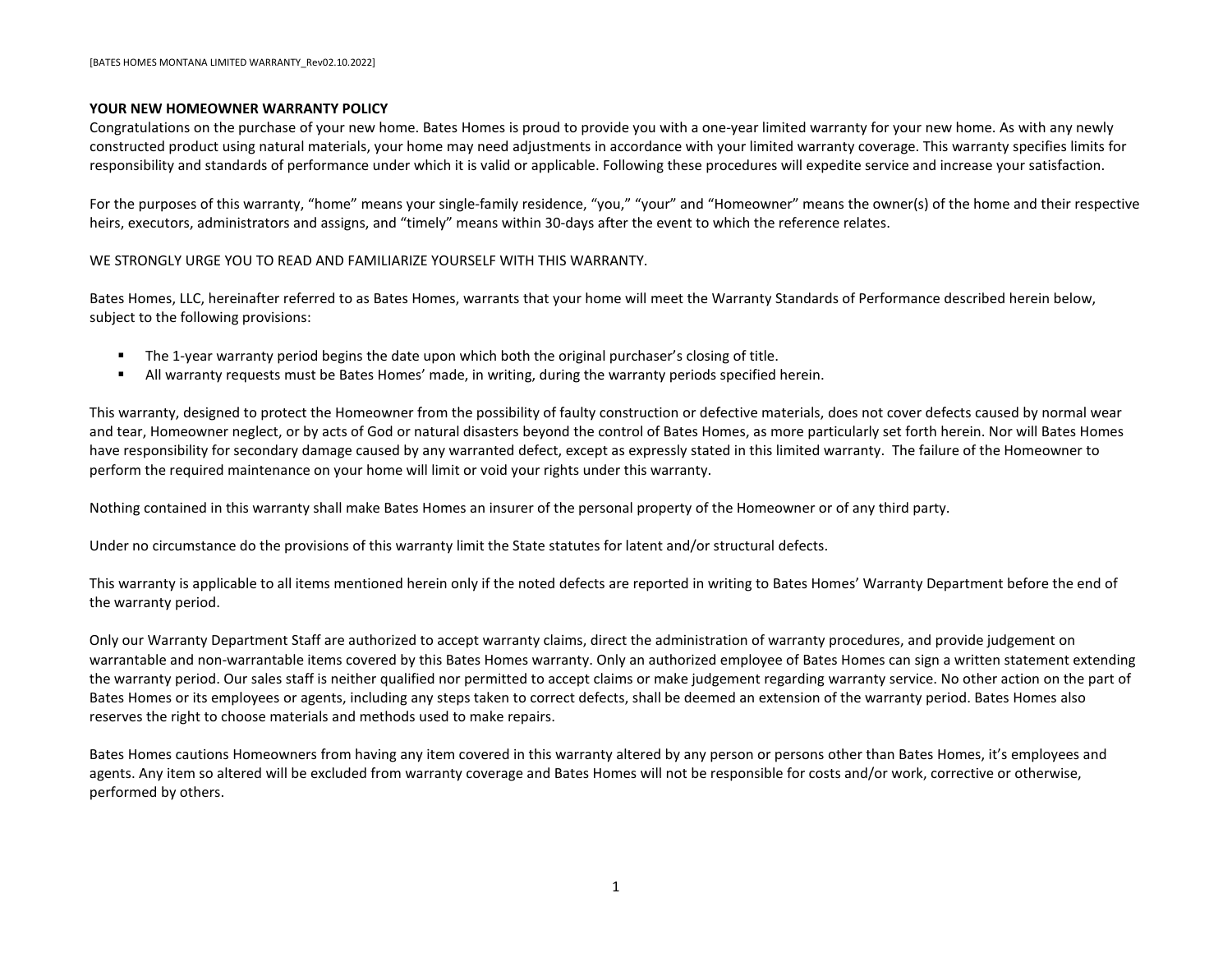#### <span id="page-2-0"></span>**HOMEOWNER MAINTENANCE OBLIGATION**

All homes require regular maintenance to prevent premature deterioration and water intrusion and to ensure that the home's systems perform properly. Bates Homes will provide you with a Home Care Guide that provides recommendations for maintenance of your Home. You are required to care for and perform regular maintenance on your Home in accordance with the Home care Guide and to perform any other maintenance that a reasonable Homeowner (or Association, as the case may be) should perform in the region where your Home is located.

#### <span id="page-2-1"></span>**MANUFACTURERS' WARRANTIES**

Many of the products in your home, including appliances, flooring, plumbing, and electrical finishes, etc. are not covered by this warranty, but rather are covered by separate warranties provided directly to the Homeowner from the manufacturer. The Homeowner should make any warranty claims relating to such appliances and equipment directly to the manufacturer. These may have been provided to you with the appliance or may be available through the manufacturer's website or toll-free warranty service number often found on the item's label. If there is a conflict between the information in this guide and the manufacturer's instructions, follow the manufacturer's instructions. The Homeowner must register each appliance with the manufacturer. Please refer to the Appliance Registration cards made part of this package.

#### **EMERGENCIES**

At closing a list of contractors was provided to you. In the case of an actual emergency, phone the appropriate contractor. Emergencies such as, plumbing leak, gas leak, roof leak, total electrical failure, heating or air conditioning failure are to be addressed immediately and can lead to serious damage to property and persons if not addressed safely and in a timely manner. If the warranty is due to a warrantable condition, notify your warranty-department as soon as practical.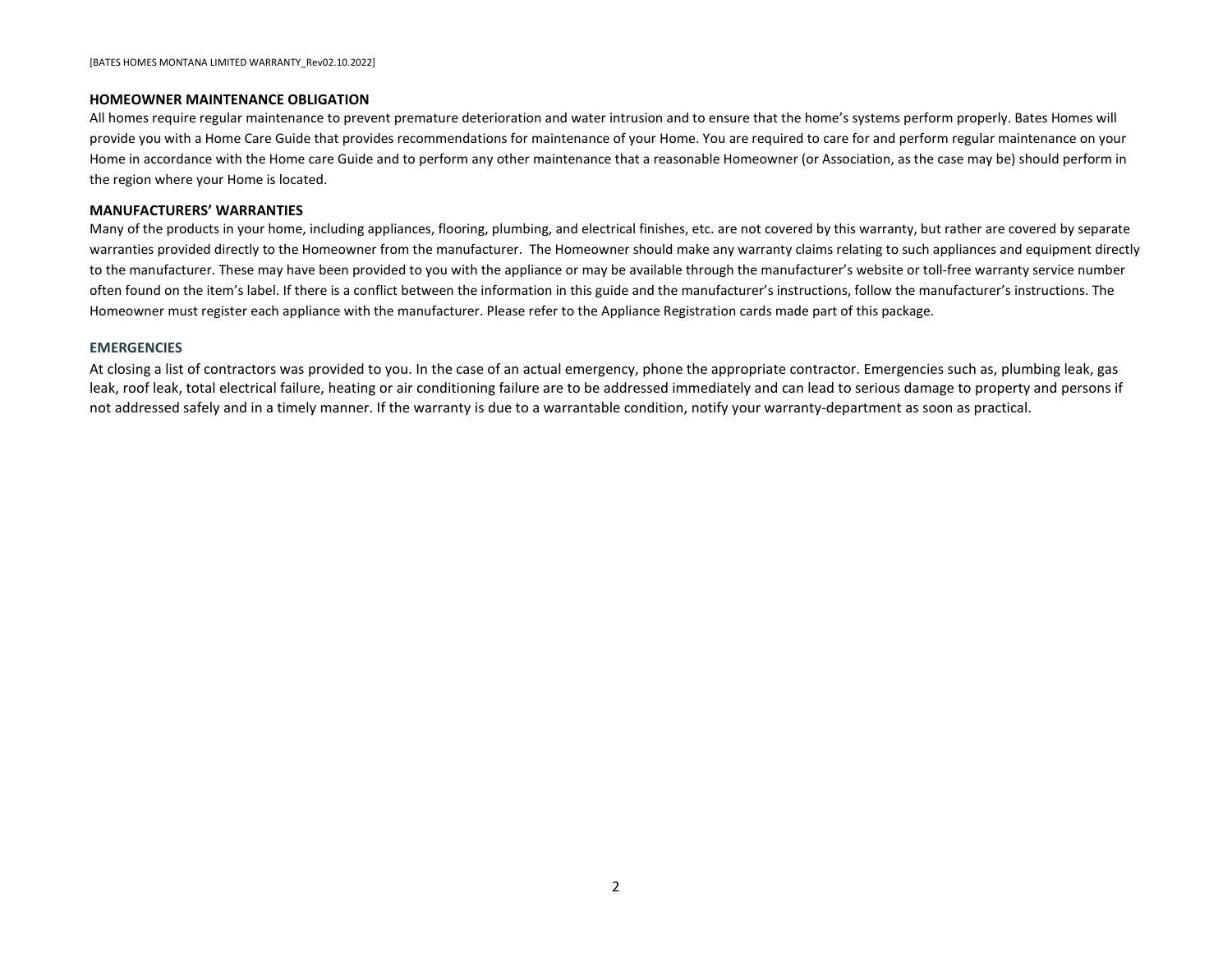#### <span id="page-3-0"></span>**REQUESTING WARRANTY SERVICE**

In an effort to minimize disturbance to our Homeowners, we have implemented a program in which you will have the opportunity to schedule service repairs at predetermined time intervals of 30-days and 11-months for non-emergency warranty items. Please follow the process as described below.

#### **30 - DAY WARRANTY**

During the first 30-days of homeownership, take note and develop a list of minor omissions, malfunctions or discrepancies in your home. Repairs of the below nature reported to us after 30-days into the Warranty Period will be considered Homeowner maintenance and are such not covered by warranty.

- Adjusting stacking doors, cabinets drawers and doors.
- Plumbing stoppages and/or faucet leaks.
- Caulking.
- Carpet wrinkles and seam separation.

#### **11-MONTH**

.

You may choose to submit a second Warranty Request with any new items at the 11-month time prior to the end of your 1-year warranty. If you choose to do so, we will repeat the warranty process one final time.

#### **ALL OTHER WARRANTY SERVICE REQUESTS**

If you believe that a component of your Home is not meeting the Standards of Performance during the applicable Warranty Period, you may make a warranty request (the "Request") in writing by sending an email to our Warranty Department ("Warranty") at warranty@bateshomes.com. You should expect a response confirming receipt of your Request within 48 hours. Providing notice orally in person, by telephone or via text message does not constitute a Request. Upon receipt, Warranty will review your Request and determine if your items fall under the Warranty and will work with you and trade partners to complete necessary warrantable work.

You must notify us of any warranty items in a timely manner, within 30-days, of first discovery of the condition for which you seek warranty coverage. If we receive your Request after the expiration of the warranty period, regardless of when you become aware of the condition, we will have no obligations under this warranty.

Each Warranty Request will require your cooperation, including without limitation, allowing inspection of and access to the home. By submitting a Request, you agree to provide Bates Homes and our representatives complete access to your home, within a timely manner, between the hours of 8:00 a.m. to 5:00 p.m. Monday through Friday (not including holidays) to inspect, conduct tests and repair as we deem necessary. You agree to cooperate with us and any third parties acting on our behalf in the inspection, testing, monitoring, repairing, replacing, or otherwise addressing your warranty request. Upon submission of a Request, you have within 30 days to provide **Bates Homes and our representatives access to the home to inspect and/or repair. If Bates Homes or our representatives are unable to accommodate a repair within 30-days of the claim submission, Warranty will provide notice of the soonest available date for repair by which you will be required to provide accesses no later than 30-days from the initial date of repair. If you are unable or unwilling to allow access to your home within the aforementioned timelines and/or fail to cooperate in our attempts to address the Request, such Request shall be deemed waived by Homeowner(s), will be closed, and we will be excused from our obligations with respect to such warranty Request. Rescheduling or cancellations in excess of three scheduled appointments will be deemed as a**  failure to cooperate. It is imperative to provide timely notice of a claim and allow for timely repairs to ensure safety and mitigate further damages. We will not be responsible for any repairs or any other costs or expenses (including, without limitation, home inspector, consultant or contractor fees) that you incur to address a claim.

Please note, a Homeowner or Designated Representative must be available to meet with Field Representatives and allow Trade Partners entry to your home to complete work. We cannot accept oral request for warranty service. Submit warranty claims via email to **warranty@bateshomes.com**. Putting your request in writing ensures that there will be accurate documentation.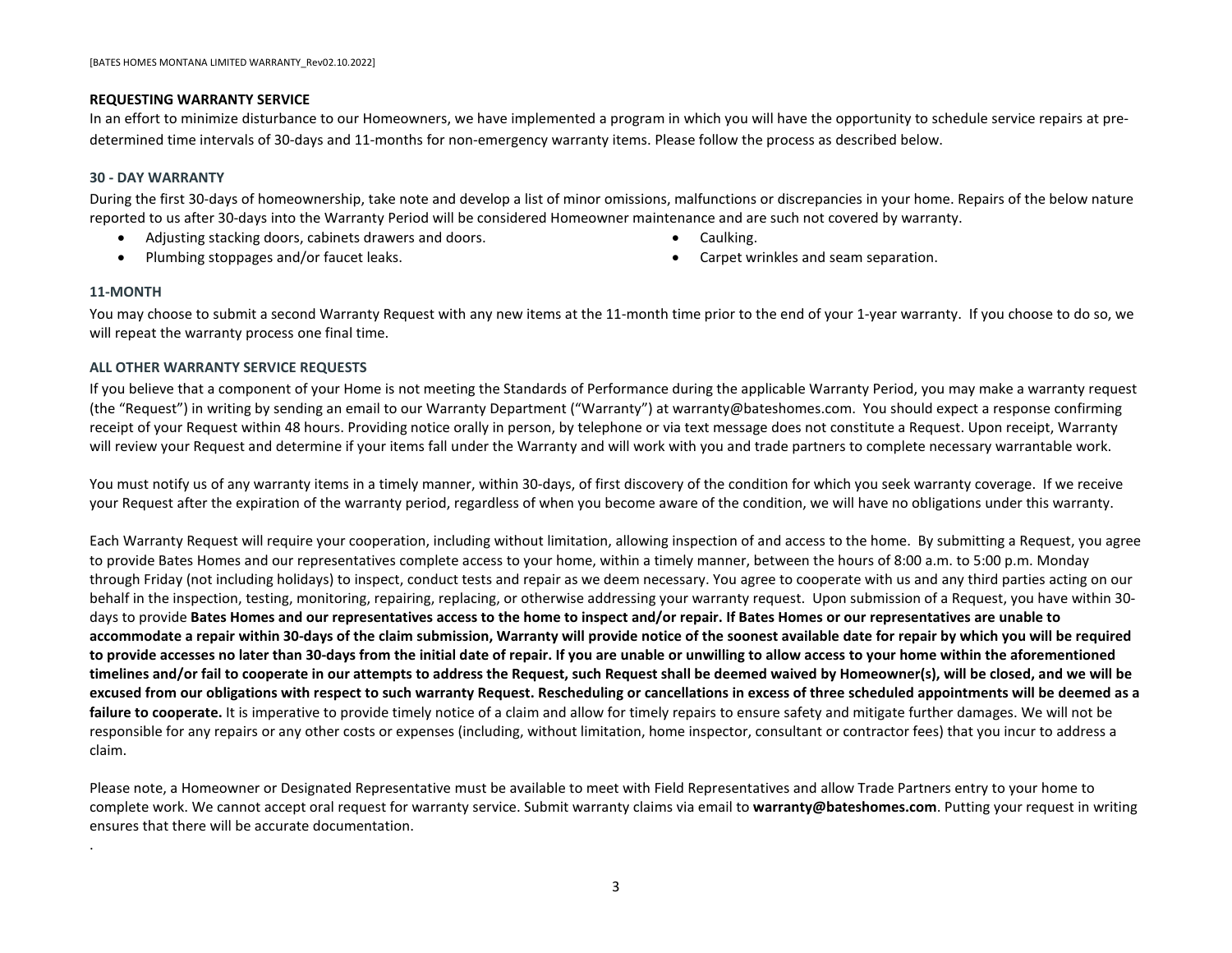#### <span id="page-4-0"></span>**WHAT IS NOT INCLUDED BY THE WARRANTY**

In addition to other limitations and exclusions set forth in this Warranty and the accompanying Standards of Performance, the Warranty does not provide coverage

for the following items, which are specified excluded:

- 1) Homeowner failure to properly maintain the Home or the failure of any prior owner of the Home (other than Bates Homes) to properly maintain the Home by performing regular care and maintenance of the Home.
- 2) Normal wear and tear or normal deterioration.
- 3) Missing items.
- 4) Any deviation from the Warranty Standards of Performance caused by, or resulting from, materials or work supplied by someone other than Bates Homes, its agents, or subcontractors.
- 5) Loss of or damage to any property, fixture, structure, or improvement that is not part of the Home or was not constructed by Bates Homes. Homeowner shall be responsible for paying any costs required to remove such property, fixtures, structure, or improvement if Bates Homes deems it reasonably necessary to address a Warranty Request.
- 6) Loss or damage caused by a failure by Homeowner or any prior owner of the Home (other than Bates Homes) to take timely action to mitigate a condition that you are aware of or should be aware of.
- 7) Damage to personal property.
- 8) Dampness or condensation due to the failure to maintain adequate ventilation or appropriate temperate.
- 9) Economic damages due to the Home's failure to meet your expectations.
- 10) Any non-conformity with local building codes, regulations, or requirements and any deviation from plans and specifications where the condition does not result in a deviation from the Standard of Performance and actual physical damage to the Home.
- 11) Any failure by Bates Homes to complete any component of the Home when such failure is apparent and obvious.
- 12) Any claim for which Bates homes has obtained a release.
- 13) Any damages to, or resulting from, a swimming pool that is located either within or outside the Home as a result of its construction, placement, use, equipment, or maintenance.
- 14) Sound transmission and sound proofing between rooms and floor levels within a single-family home or within a unit in a multi-family building.
- 15) Any exclusions set forth in the Standards of Performance.
- 16) Loss or damage caused or made worse by:
	- a) Failure to maintain proper temperature (heating & cooling) and humidity within the Home.
	- b) Installation or alteration of improvements by anyone other than Bates Homes, its agents, or its subcontractors, that results in improper drainage that permits water to pond or become trapped in localized areas or against the foundation of the Home.
	- c) Negligence, misuse, abuse, improper maintenance, or intentional or improper operation by anyone other than Bates Homes, its agents, or subcontractors.
	- d) Abnormal loading of structural elements by anyone other than Bates homes, its agents or its subcontractors that exceed deign loads as mandated by applicable building codes.
	- e) Failure of anyone other than Bates Homes, its agents, or subcontractors to comply with the manufacturers' warranty requirements for appliances, equipment, or fixtures.
	- f) Changes to the grading of the ground by anyone other than Bates Homes, its agents, or subcontractors.
	- g) Failure to give timely notice within 30-days of observing the issue, sooner for emergency issues or issues related to functionality, to Bates homes of deviations from the Standard Performance under the Warranty.
	- h) Failure to take timely and reasonable steps to protect and minimize damage resulting from a deviation from the Standards of Performance.
	- i) Damage caused by force majeure events, including but not limited to Acts of God, riot or civil commotion, war, vandalism, hurricane, tornado, windstorm, wind driven rain or water, extreme wind, explosion, power surges or failures, blasting, smoke, water escape, tidal wave, over-flow of body of water, flood, water that backs up from sewers or drains, hail, snow, ice storm, lightning, falling trees, or other objects, aircrafts, vehicles, landslide, mudslide, avalanche, earthquake, or volcanic eruptions.
	- j) Abuse of your Home.
	- k) Microorganisms, fungus, decay, wet rot, dry rot, soft rot, rotting of any kind, moisture, mold mildew, vermin, termites, insects, rodents, birds, wild or domestic animals, plants, corrosion, rust, naturally-occurring gases (such as radon and methane), radiation, formaldehyde, asbestos, any solids, liquid or gaseous pollutant, contaminant, toxin, irritant, or carcinogenic substances, whether organic or inorganic, and electromagnetic field or emission, including any claim of health risk or uninhabitability based on any of the foregoing.
	- l) Cost or expenses resulting from the direction of any governmental entity to test, clean up, remove, treat, contain or monitor pollutants.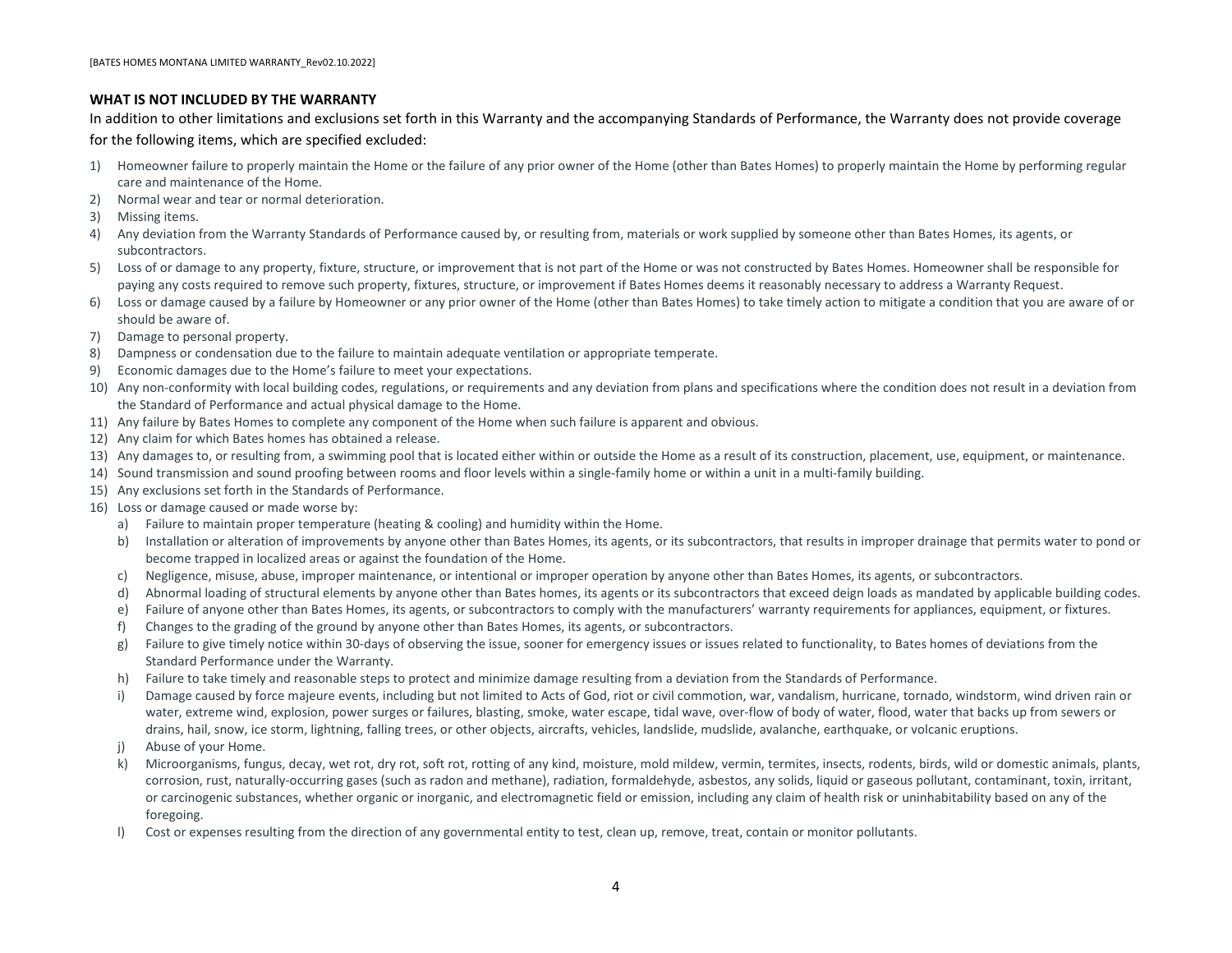- m) Buried debris, underground springs of other water, sinkholes, mineshafts or other subsurface anomalies, not known or reasonably discoverable by Bates Homes at the time of construction.
- n) Changes in the level of the underground water table or water below the surface of the ground that were not reasonably foreseeable at the time the Home was constructed.
- o) Except as provided in the Standard of Performance, defects in recreational facilities, driveways, walkways, sidewalks, concrete steps, patios, porches and stoops not structurally attached to the Home, decks and balconies that are not bolted to or cantilevered from the main structure of the Home, boundary and retaining walls, bulkheads, fences, landscaping, sodding, seeding, shrubs, trees, plantings, subsurface drainage systems (other than footer drains), lawn sprinkler systems, off-site improvements (including streets, sidewalks, and adjacent properties), or any other improvements that are not part of the Home.
- p) Defects in detached garages or outbuildings (except those that contain plumbing, electrical, heating, cooling, or ventilation systems that serve the Home and then only to the extent that the defect would affect these systems). A detached garage is one that is constructed on its own foundation, separate and apart from the foundation of the Home. A breezeway, fence, utility line, or similar union shall not cause a garage or outbuilding to be considered attached.
- q) Except as provided by the Standards of Performance, any portion of a water supply system, private or public, including volume and pressure of water flow.
- r) Except as provided in the Standard of Performance, any portion of a sewage disposal system, public or private, including the design.
- s) Malfunction of equipment or lines of the utility companies, including but not limited to telephone, gas, power, or water companies.
- 17) Landscaping- Grass, trees and shrubs are living items. Bates Homes cannot control the watering, fertilizing and weather conditions after you move in. Therefore, Bates Homes accepts no responsibility for these items.
- 18) Sprinkler heads, irrigation lines and valves damaged by freeze, abuse or negligence.
- 19) Re-caulking or replacement of caulking both inside and outside do to shrinkage around doors, windows, moldings, tubs, showers, etc.
- 20) Fencing, holes, gaps, discoloration, missing fencing, and/or shrinkage.
- 21) Replacement of heating and air conditioning filters, battery replacement in components of your home, light bulbs, any Homeowner maintenance items.
- 22) Broken or damaged water lines due to weather conditions e.g. freezing, or through abuse.
- 23) Upgrades for which the Homeowner has selected directly with the supplier such as flooring, tile, security system, etc. The subcontractors warranty covers these items and they should be contacted directly.
- 24) Warranties on manufactured products such as light fixtures, plumbing fixtures, windows, etc., which are not part of the structural component of the home are made solely by the manufacturers, suppliers and/or contractors providing same, and cover only the products referred to therein. Bates Homes does not make or adopt any such warranty and does not have any obligation or liability under such warranty.
- 25) General Warranty items such as appliances, water heater, furnaces etc., carry manufacturer warranties for a specific period of time. All warranty cards must be filled out and returned to the manufacturer when required. Service calls should be directly to the manufacturers company.
- 26) Garage floors are not warranted against moisture coming through the surface.
- 27) Any deviation from the Warranty Standards caused by, or resulting from, materials or work provided by someone other than Bates Homes or its subcontractors.
- 28) Broken and/or scratched windows, glass or mirrors;
- 29) Defects in appearance and/or scratches, marring or dings on appliance finishes;
- 30) Stained, scratches, dents, tears, holes, or marred surfaces on flooring and/or floor coverings;
- 31) Defects, damage, chips and/or stains to tile, countertops, flooring, porcelain, vitreous china, counter, and vanity tops, tubs, sinks, shower units, faucets, shower enclosures and/or toilets;
- 32) Defects in appearance of Interior or exterior finished surfaces;
- 33) Discoloration, incorrect/inaccurate color, flawed color, defects, or inconsistencies in color, texture, or sheen of paint and/or stain on cabinets, stair railings, walls or any painted or stained surfaces;
- <span id="page-5-0"></span>34) Defects or damage to stucco, siding, exterior trim, interior trim, and/or lighting fixtures; Damage to painted surfaces & drywall.

#### **THE BATES HOMES EXPRESS LIMITED WARRANTY**

Under the Warranty, Bates Homes warrants that your Home will meet the Standards of Performance set forth in this Warranty. Certain components of your Home are covered for either 30-days or 1-year as indicated in the Standards of Performance (the "Warranty Period"). Bates Homes' obligations are expressly limited to the Standards of Performance and the Warranty Periods. This Warranty is the sole and exclusive warranty provided to you by Bates Homes and constitutes the exclusive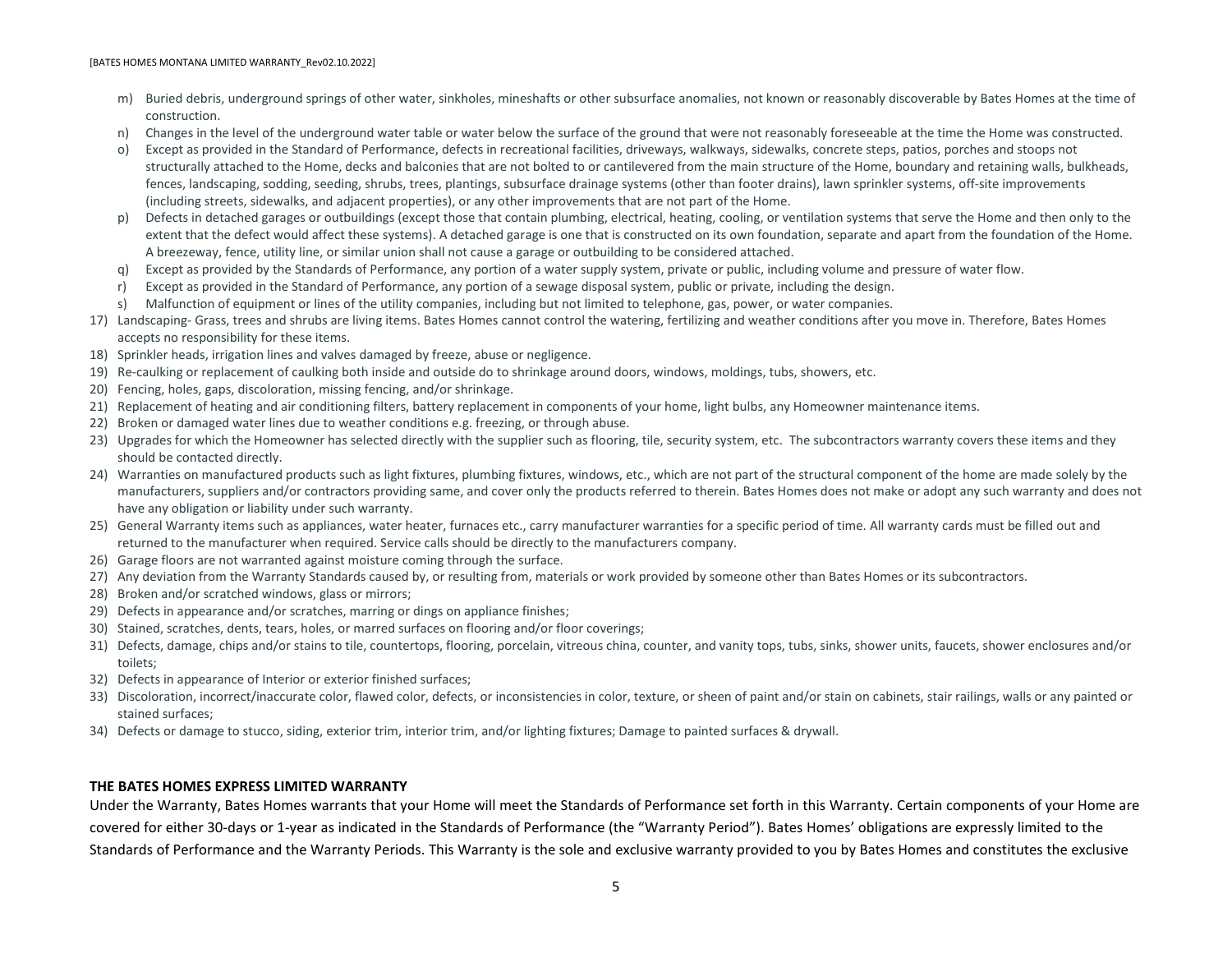remedy with respect to all claims by you against Bates Homes. You specifically wave the right to seek damages or to assert any claims against Bates Homes, except as may be provided in this Warranty.

#### **DISCRETION TO REPAIR OR MAKE PAYMENT**

Bates Homes shall repair any item that does not meet a Standard of Performance or Bates Homes may elect at its sole discretion to (1) pay you the reasonable cost for Bates homes to perform the repair, or (2) pay you the diminution in fair market value of the Home caused by the failure to meet the Standard of Performance. In lieu of making a repair, Bates Homes may elect at its sole discretion to replace the warranted item. References to "repair" in this Warranty are intended to include "replacement" where Bates Homes elects to replace a warranted item rather than repair it.

#### **COST OF TEMPORARY HOUSING**

If your Home becomes temporarily uninhabitable due to a condition that is covered by the Warranty or due to work that is necessary to repair a condition that is covered by the Warranty, Bates Homes will reimburse you for the reasonable cost of temporary hotel accommodations for the period of time during which you cannot reasonably reside in the Home. The cost of temporary hotel accommodations must be pre-approved by Bates Homes or you will waive the ability to recover these costs from Bates Homes. You must also provide proof of payment for all costs in order to receive reimbursement from Bates Homes.

#### **POST REPAIR CONDITION OF HOME**

If an item covered under the Warranty deviates from the Standards of Performance, Bates Homes may repair it to conform to the Standards of Performance. In the case of structural elements that deviate from the Standard of Performance, Bates Homes may repair the structural element to restore the element's load-bearing function, as designed, and make other repairs necessary to return the Home to a safe condition. Repairs undertaken pursuant to the Warranty are intended to restore the Home to approximately the same condition as existed prior to the Warranty Request, but not a new condition. If Bates Homes repairs surfaces, finishes, or coverings, then Bates homes will attempt to achieve as close a match with original surrounding areas as is reasonably possible, but Bates Homes cannot guarantee and does not warrant an exact match. Bates Homes will only repair those surfaces, finishes, and coverings that: (1) are actually damaged as a result of a deviation from the Standards of Performance (or damaged in the course of repairing conditions that deviate from the Standards of Performance) and (2) were part of the Home when title was first transferred by Bates Homes. Bates Homes will repair such surfaces, finishes, and coverings that are damaged as a result of a deviation from the Standards of Performance, or, alternatively, at Bates Homes' sole option, Bates Homes will pay you the fair market value of such item or property at the time the damage occurred. You acknowledge that you accept the risk of damage to your personal property or surfaces, finishes, coverings or other components added to the Home by you and that you will take measures you deem appropriate to mitigate that risk, either through insurance or otherwise.

#### **RELEASE**

Upon completion of repairs to a warranted item or upon payment to you in lieu of repairs pursuant to this Warranty, you agree to sign a full release of Bates Homes' obligation for the deviation from the Standard of Performance and any related damage. Unless otherwise agreed to by you, the release shall apply only to the claim that is resolved by the repair or payment (as the case may be) and does not prevent you from making a Warranty Request for any other deviation from the Standard of Performance for other claims during the Warranty Periods.

#### **NO VOLUNTARY PAYMENTS**

You agree not to make any voluntary payments, assume any obligations, or incur any expenses to address a condition that you believe constitutes a deviation from a Standard of Performance without prior written approval from Bates Homes. Bates Homes will not reimburse you for repairs that you make or pay for without first (1) notifying Bates Homes of the problem, (2) allowing Bates Homes to investigate and repair it as required by this Warranty, and (3) obtaining Bates Homes' prior written approval.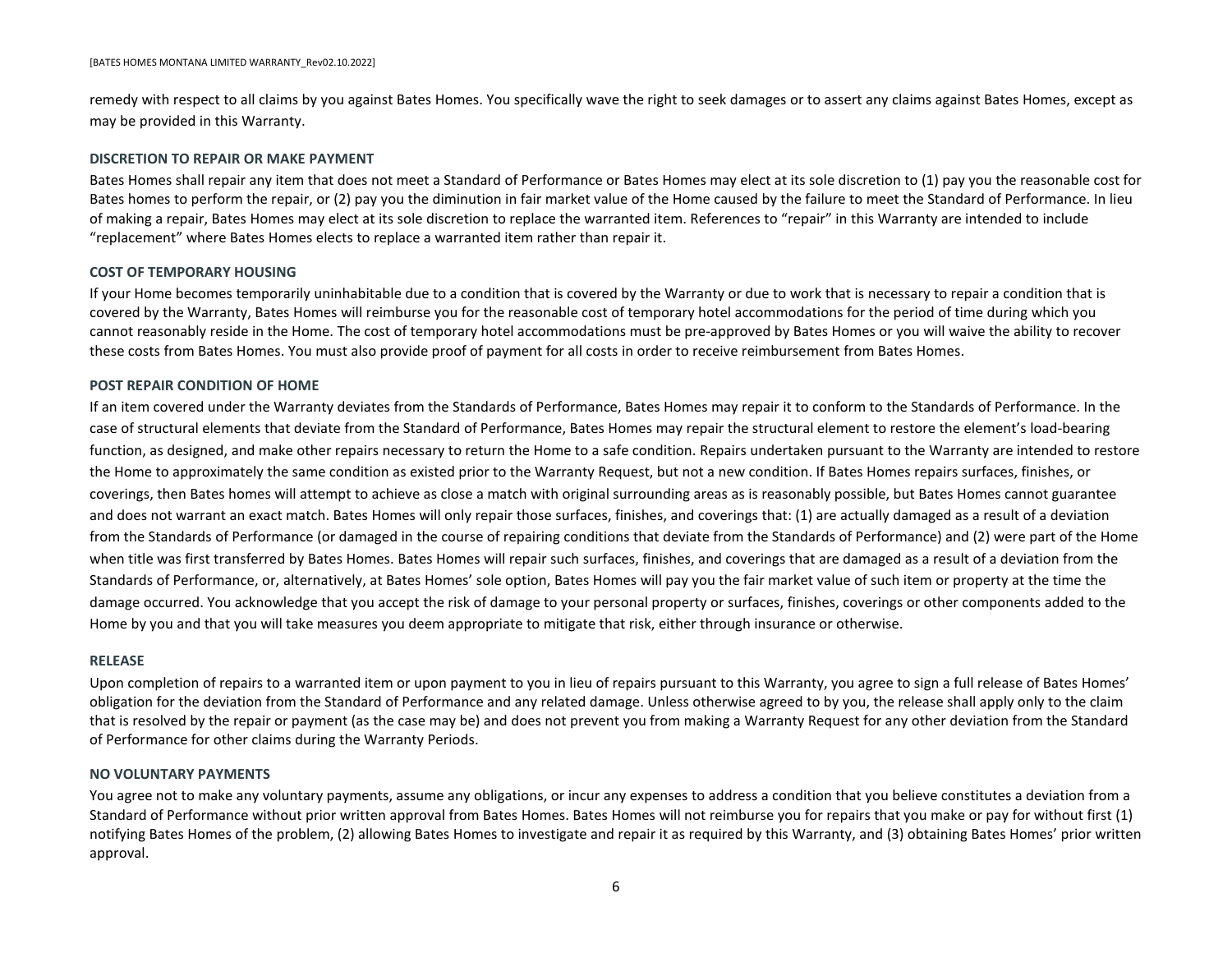#### **DISPUTE RESOLUTION**

Any and all disputes between the Homeowner(s) and Bates Homes shall be resolved in accordance with the binding arbitration provisions set forth in Section 11 of the purchase agreement executed by the original purchaser of the home (the "Purchase Agreement"), the provisions of which are incorporated herein by this reference (the "Dispute Resolution Procedure"), and shall bind such initial Homeowner(s) and all subsequent Homeowner(s). Before filing a request for mediation or arbitration under such Dispute Resolution Procedure, you must first submit a warranty request pursuant to the terms and conditions of this warranty. If you are not satisfied with Bates Homes' response to your warranty request, you may then proceed with the Dispute Resolution Procedure.

#### **TRANSFER TO SUBSEQUENT HOMEOWNER(S)**

If ownership of the home is transferred during the warranty period, all of your rights and obligations under this warranty, including without limitation, the foregoing Dispute Resolution Procedure provisions, shall, unless they have been previously released by you or your successor, transfer to each successor owner of the home for the remainder of the applicable warranty period. In the event of such transfer, you are responsible for giving this warranty, the Homeowner Manual and all disclosures attached to the Purchase Agreement to the subsequent owner as part of the contract of sale of the home. Any transfer of this warranty shall not affect, increase or reduce the coverage provided hereunder.

#### **LIMITATIONS OF LIABILTY**

EXCEPT AS PROHIBITED BY LAW, HOMEOWNER(S) ACCEPT(S) THIS WARRANTY AS A MODIFICATION OF ANY EXPRESS OR IMPLIED WARRANTIES OF QUALITY, AND IN LIEU OF ALL OTHER EXPRESS AND IMPLIED WARRANTIES, WHICH, ANY OTHER PROVISION HEREIN NOTWITHSTANDING, ARE DISCLAIMED AND EXCLUDED BY SELLER TO THE MAXIMUM EXTENT PERMITTED BY LAW. THIS DISCLAIMER AND EXCLUSION INCLUDES ANY EXPRESS OR IMPLIED WARRANTY RELATED TO MOLD, AS SET OUT MORE FULLY IN THE MOLD DISCLOSURE/WAIVER AGREEMENT ATTACHED TO THE PURCHASE AGREEMENT SIGNED AND AGREED TO BY THE ORIGINAL PURCHASER OF THE HOME, THE PROVISIONS OF WHICH ARE INCORPOARTED HEREIN BY THIS REFERENCE AND SHALL BIND THE INITIAL HOMEOWNER(S) AND ALL SUBSEQUENT HOMEOWNERS.

THIS MEANS THAT THIS WARRANTY IS THE SOLE AND EXCLUSIVE WARRANTY THAT APPLIES TO AND GOVERNS YOUR AND BATES HOMES' RIGHTS AND OBLIGATIONS RELATED TO THE HOME AND MEANS THAT THERE ARE NO OTHER WARRANTIES EXCEPT AS REQUIRED BY LAW. EACH HOMEOWNER WAIVES ANY RIGHT TO RECOVER ACTUAL, CONSEQUENTIAL, INCIDENTAL, OR PUNITIVE DAMAGES SUFFERED AS A RESULT OF ANY DEFECTIVE MATERIALS OR WORKMANSHIP WHETHER BASED UPON BREACH OF CONTRACT, NEGLIGENCE, STRICT LIABILITY IN TORT OR ANY OTHER LEGAL THEORY, AND WHETHER BATES HOMES' OR ITS SUBCONTRACTORS OR EMPLOYEES HAVE BEEN ADVISED OF THE POSSIBILITY OF SUCH DAMAGE OR LOSS. TO THE EXTENT PERMITTED BY LAW, ALL CLAIMS FOR PERSONAL INJURY RELATING TO MOLD, MILDEW, FUNGUS, DEAY, ROT OR OTHER MICROORGANISMS ARE HEREBY WAIVED.

IF ANY PROVISION OF THIS WARRANTY IS DETERMINED TO BE UNENFORCEABLE UNDER APPLICABLE LAW, SUCH DETERMINATION SHALL NOT AFFECT THE VALIDITY OF THE REMAINING PROVISIONS OF THE WARRANTY.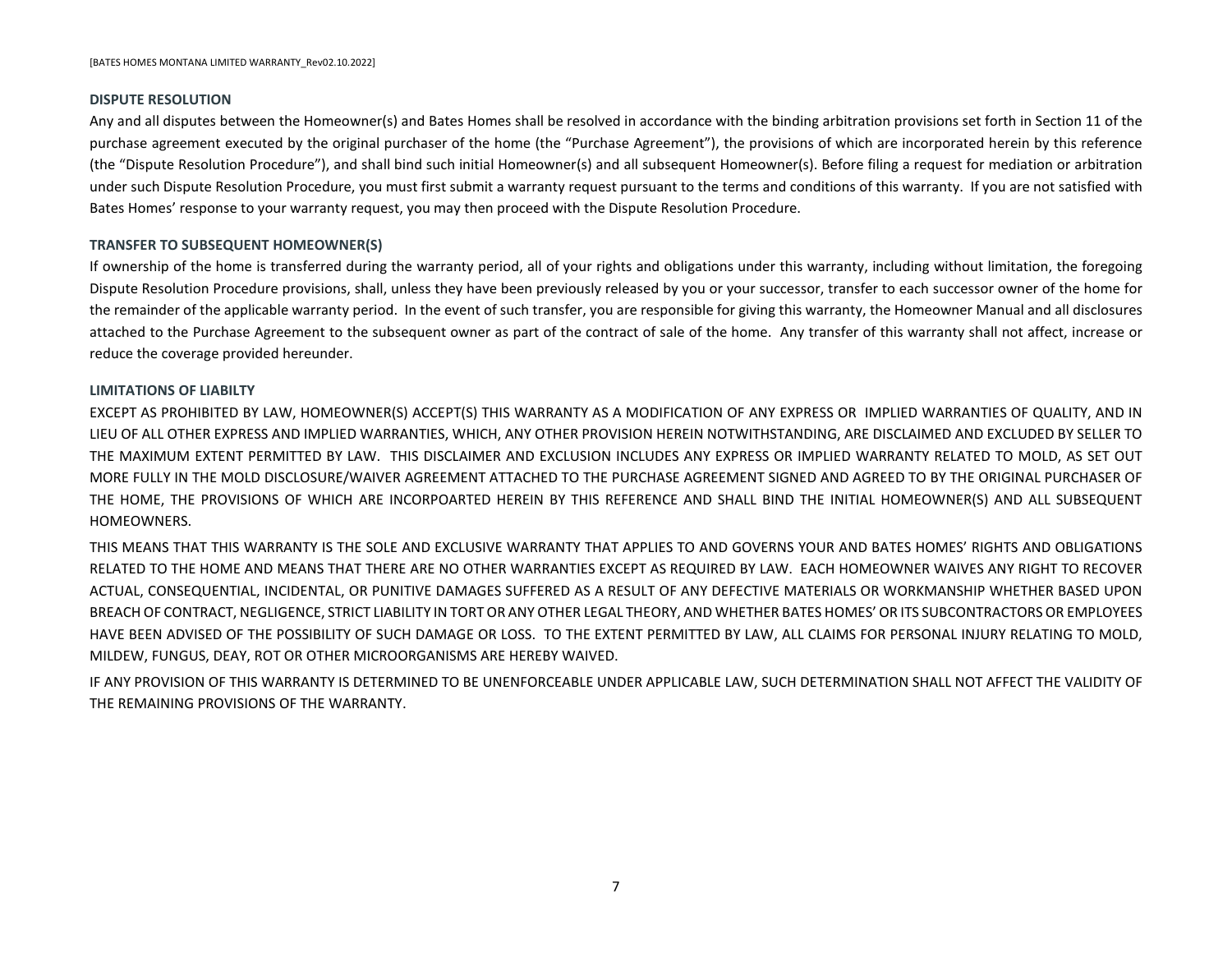### <span id="page-8-0"></span>**STANDARDS OF PERFORMANCE**

Your home was built to the requirements of the building codes of the prevailing local jurisdiction where your home is located. In the case of items where no codes exist, the provisions of the U.S. Department of Housing and Urban Development Minimum Property Standards prevail. The following are Homeowner guidelines for care and building standards are expressed in terms of maximum tolerances permissible.

<span id="page-8-3"></span><span id="page-8-2"></span><span id="page-8-1"></span>

| <b>APPLIANCES</b>                                                       | All appliance warranties go directly from the Homeowner to the appliance manufacturer. Please refer to the manufacturer's warranty.                                                                                                                                                                          |                                                                                                                                   |
|-------------------------------------------------------------------------|--------------------------------------------------------------------------------------------------------------------------------------------------------------------------------------------------------------------------------------------------------------------------------------------------------------|-----------------------------------------------------------------------------------------------------------------------------------|
| <b>CONDITION</b>                                                        | <b>BUILDER RESPONSIBILITY</b>                                                                                                                                                                                                                                                                                | HOMEOWNER RESPONSIBILITY                                                                                                          |
| Appliance deficiencies and defects.                                     | None.<br>Appliances are covered by the manufacturer's warranty.<br>Builder is not responsible for appliance warranties, repair, or registration.                                                                                                                                                             | The Homeowner must register each appliance with<br>the manufacturer.                                                              |
| <b>CABINETS</b>                                                         |                                                                                                                                                                                                                                                                                                              |                                                                                                                                   |
| <b>CONDITION</b>                                                        | <b>BUILDER RESPONSIBILITY</b>                                                                                                                                                                                                                                                                                | <b>HOMEOWNER RESPONSIBILITY</b>                                                                                                   |
| Warped or shrinkage in cabinets.                                        | 1-Year Warranty.<br>Builder shall doors and drawers that are warped more than 1/4". This<br>condition is measured by closing the drawer or door and measuring from the<br>face frame to the point of furthermost warpage. Builder is not responsible<br>for exact matching cabinet finishes, color or stain. | Keep consistent humidity and temperature in your<br>home. Prevent cabinet water exposure                                          |
| Cabinet drawers and doors not                                           | 30-Day Warranty.                                                                                                                                                                                                                                                                                             | After the first 30-days of ownership, cabinet                                                                                     |
| working properly                                                        | Builder shall adjust cabinet drawers and doors if reported within the 30-Day<br>Warranty Period.                                                                                                                                                                                                             | adjustments are Homeowner maintenance.                                                                                            |
| Split in cabinet panels and gaps                                        | 1-Year Warranty.                                                                                                                                                                                                                                                                                             | Do not overload cabinets.                                                                                                         |
| between the cabinets or between                                         | Builder shall correct any gaps greater than 1/4" wide unless due to                                                                                                                                                                                                                                          |                                                                                                                                   |
| the cabinets, ceiling, or walls.                                        | overloading cabinets or misuse.                                                                                                                                                                                                                                                                              |                                                                                                                                   |
| Variation and/or fading of cabinet<br>paint, stain, sheen, or finishes. | None.<br>This is normal due to the nature of wood. Exact stain, sheen, cannot be<br>guaranteed and is not covered by this Warranty.                                                                                                                                                                          | Protect finishes through shading of windows and<br>conditioning of woodwork.                                                      |
| Scratches, dents, dings, damage in                                      | None.                                                                                                                                                                                                                                                                                                        | Homeowner should carefully handle and maintain                                                                                    |
| cabinet or hardware.                                                    | These items are not covered under this Warranty. Please report these to the<br>Builder for repair at the Final Walkthrough.                                                                                                                                                                                  | cabinets.                                                                                                                         |
| <b>CARPET</b>                                                           |                                                                                                                                                                                                                                                                                                              |                                                                                                                                   |
| <b>CONDITION</b>                                                        | <b>BUILDER RESPONSIBILITY</b>                                                                                                                                                                                                                                                                                | <b>HOMEOWNER RESPONSIBILITY</b>                                                                                                   |
| Non-uniformity of color, spots,<br>fading, or discoloration             | None.<br>Cosmetic defects are not covered under this warranty. Please report these<br>to the Builder for repair at the Final Walkthrough.                                                                                                                                                                    |                                                                                                                                   |
| Carpet seams visible                                                    | None.<br>Carpet seams will show, this is not a warrantable item.                                                                                                                                                                                                                                             | To prevent further issue, open seams should be<br>repaired promptly.                                                              |
| Carpet seams separating, wrinkles<br>carpet, stretched carpet.          | 1-Year Warranty.<br>Builder shall repair any openings or gaps in the seams if due to regular wear<br>and tear, not Homeowner misuse.                                                                                                                                                                         | Carpet that becomes loose or wrinkled from use<br>should be re-stretched and secured to prevent<br>from wear and creasing damage. |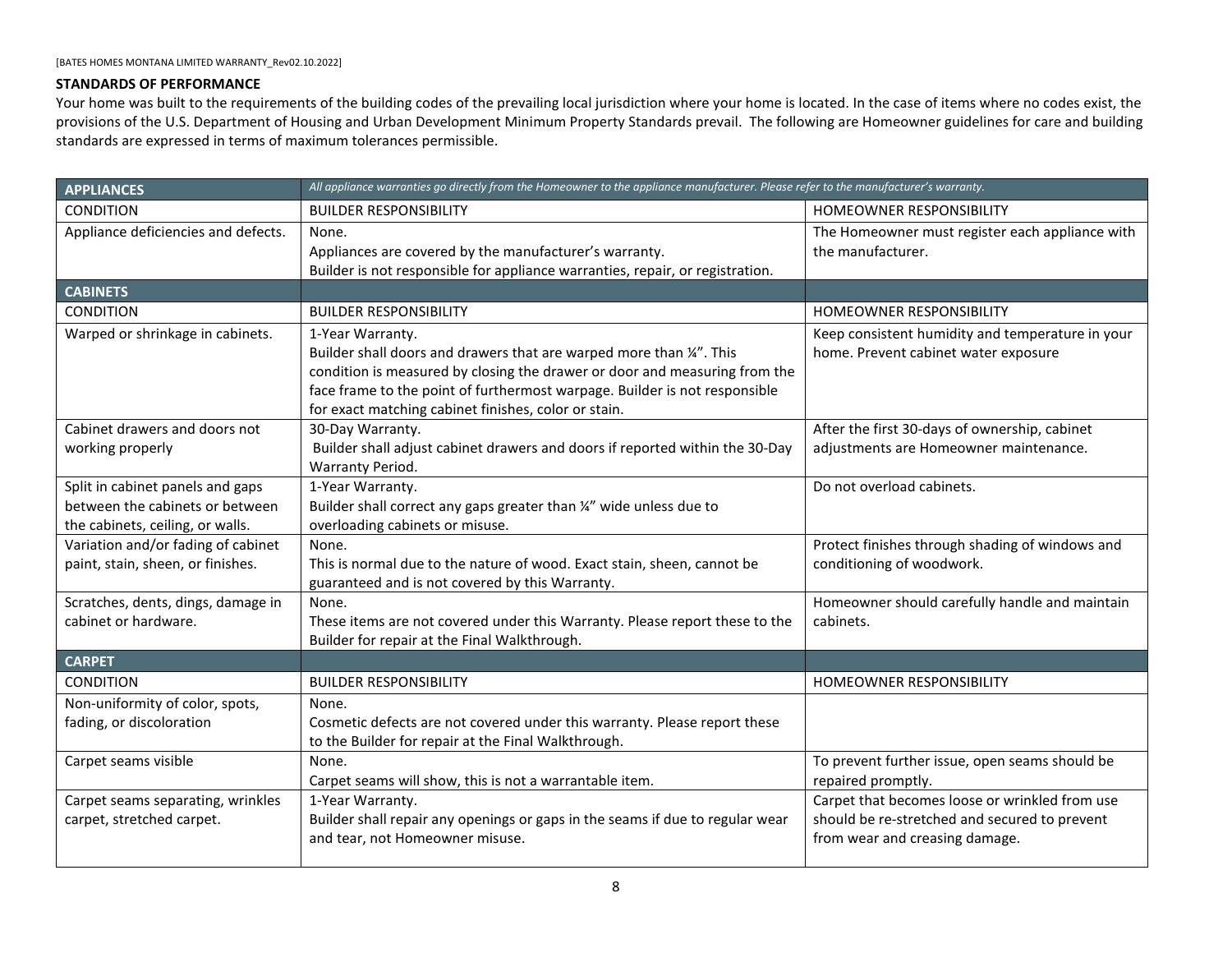<span id="page-9-1"></span><span id="page-9-0"></span>

| [BATES HOMES MONTANA LIMITED WARRANTY Rev02.10.2022] |                                                                                                             |                                                      |
|------------------------------------------------------|-------------------------------------------------------------------------------------------------------------|------------------------------------------------------|
| <b>CARPET - Continued</b>                            |                                                                                                             |                                                      |
| Wall-to-wall carpet coming up,                       | 1 Year-Warranty (One-Time-Only).                                                                            |                                                      |
| loose, or stretched.                                 | If builder originally installed wall-to-wall carpeting as a primary floor                                   |                                                      |
|                                                      | covering, Builder will re-attach or re-stretch any of the carpeting that has                                |                                                      |
|                                                      | loosened from the material to which it was attached on-time in the first year                               |                                                      |
|                                                      | starting after closing or move-in, whichever occurs first.                                                  |                                                      |
| Wet carpet.                                          | None.                                                                                                       | It is the Homeowner's responsibility to carefully    |
|                                                      | Unless caused by something that is the Builder's responsibility such as roof                                | pull the wet carpet loose from the tack strip and    |
|                                                      | leak.                                                                                                       | turn back to dry. If Homeowner does not pull         |
|                                                      |                                                                                                             | carpet back to dry and carpet rots or becomes        |
|                                                      |                                                                                                             | mildewed, replacement of damaged carpet              |
|                                                      |                                                                                                             | becomes Homeowner's responsibility.                  |
| <b>CERAMIC TILE</b>                                  | *Builder will not be responsible for discontinued tile or grout colors or patters.                          |                                                      |
|                                                      | *Builder will not be responsible to match the tile pattern or color between the old and new tile and grout. |                                                      |
| CONDITION                                            | <b>BUILDER RESPONSIBILITY</b>                                                                               | HOMEOWNER RESPONSIBILITY                             |
| Chipped or cracked floor, counter                    | None.                                                                                                       | Cracks in grouting of ceramic tile joints are        |
| or wall tile.                                        | Builder shall replace any cracked tile(s) and re-secure any loose tile(s) noted                             | commonly due to normal shrinkage or settling         |
|                                                      | prior to closing or first occupancy, whichever occurs first. Builder is not                                 | caused by climate and temperature change. Minor      |
|                                                      | responsible for discontinued patterns or color variations in ceramic tile and                               | hairline cracking is acceptable and considered a     |
|                                                      | is responsible for replacement of defective tile(s) ONLY.                                                   | Homeowner maintenance item                           |
| Cracks in grouting of ceramic tile                   | None.                                                                                                       | Please report these to the Builder for repair at the |
| joints and junctions with other                      | These are not covered in this Warranty.                                                                     | Final Walkthrough.                                   |
| material such as a bathtub or stone                  | Cracks at the joints of tile are commonly due to normal temperature                                         | Re-grouting or caulking of these cracks are          |
| slabs to tile.                                       | changes.                                                                                                    | Homeowner maintenance.                               |
| Loose floor, counter, or wall tile.                  | 1-Year-Warranty (One-Time-Only).                                                                            | Re-grout cracks during the lifetime of the home.     |
|                                                      | Builder will re-secure loose tiles one-time-only during the Warranty Period.                                |                                                      |
| <b>CONCRETE</b>                                      |                                                                                                             |                                                      |
| <b>CONDITION</b>                                     | <b>BUILDER RESPONSIBILITY</b>                                                                               | HOMEOWNER RESPONSIBILITY                             |
| Damage to curbs, sidewalks,                          | None.                                                                                                       |                                                      |
| roadways.                                            | Curbs, sidewalks, and roadways are the responsibility of the HOA or                                         |                                                      |
|                                                      | municipality and are not covered by this Warranty.                                                          |                                                      |
| Cracks in concrete slab-on-grade                     | 1-Year Warranty.                                                                                            |                                                      |
| floors under finished flooring.                      | Builder shall repair cracks which rupture the finished flooring materials so                                |                                                      |
|                                                      | the cracks are not readily apparent when the finished flooring material is in                               |                                                      |
|                                                      | place.                                                                                                      |                                                      |
| Cracks in slab in garage.                            | 1-Year Warranty.                                                                                            |                                                      |
|                                                      | Builder shall repair cracks exceeding Cracks ¼" wide or ¼" in vertical                                      |                                                      |
|                                                      | displacement.                                                                                               |                                                      |
| Black marks on pavers, driveways,                    | None.                                                                                                       | Avoid turning the wheels of your car while it is     |
| garage floor, curbs, or walks.                       | Damage called "scrubbing" may occur to your asphalt driveway by turning                                     | stopped as the resulting damage is not               |
|                                                      | your front wheels while your vehicle is not moving.                                                         | warrantable.                                         |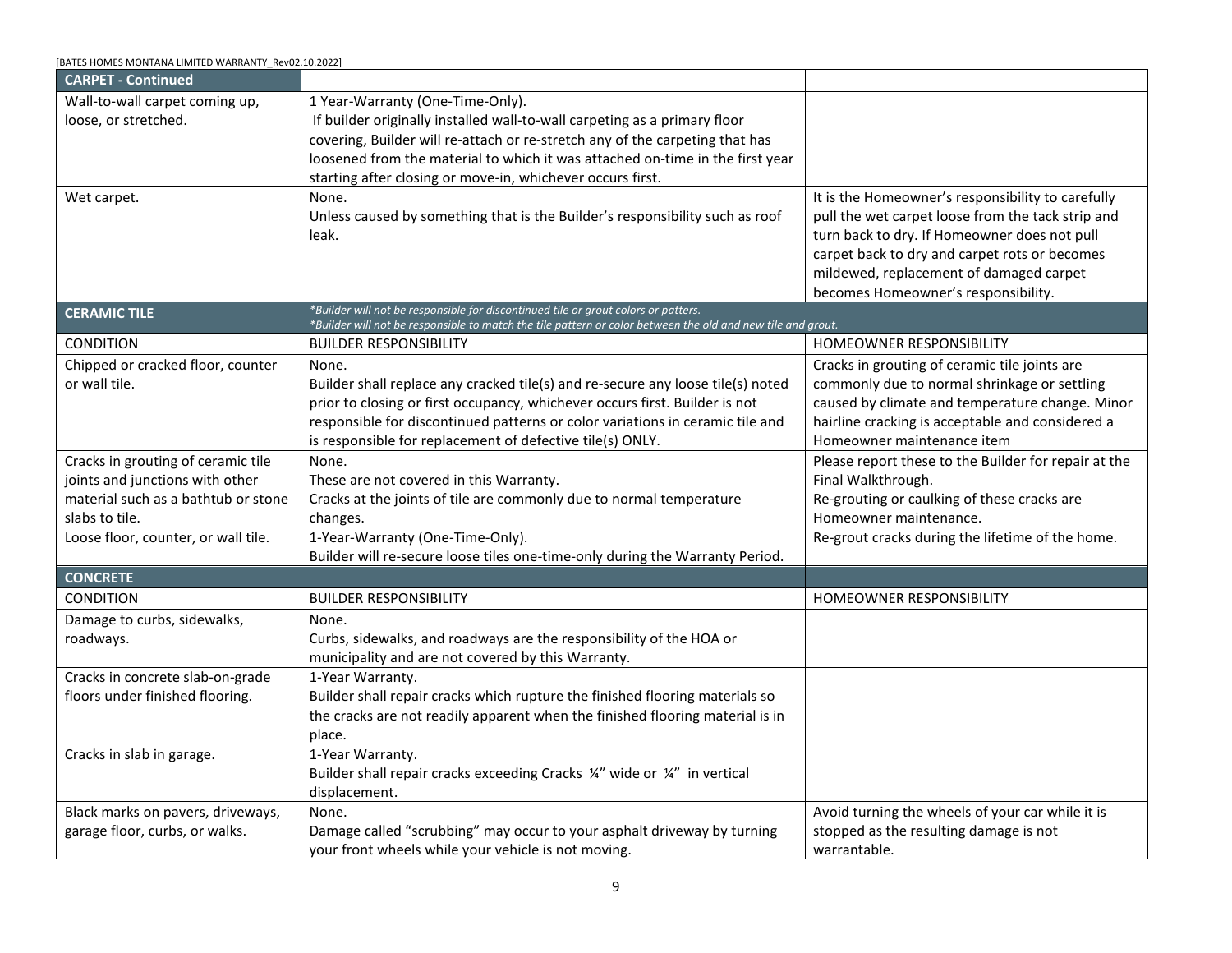<span id="page-10-0"></span>

| <b>CONCRETE - Continued</b>         |                                                                                    |                                                    |
|-------------------------------------|------------------------------------------------------------------------------------|----------------------------------------------------|
| Pitting, scaling, or spalling of    | 1-Year Warranty.                                                                   | Avoid damaging concrete with salt, chemicals,      |
| concrete.                           | It is normal for some minor chipping of the surface to occur. Concrete             | mechanical equipment, etc.                         |
|                                     | surfaces should not disintegrate so that the aggregate is exposed and              | Do not permit heavy trucks, loaded or unloaded,    |
|                                     | loosened under normal use and weather conditions. Builder shall repair             | inside the curb line of your property. They may    |
|                                     | concrete surfaces due to construction defects. Builder is not responsible for      | seriously damage your concrete, paver, and asphalt |
|                                     | deterioration caused by salt, chemicals, mechanical implements, or other           | surfaces.                                          |
|                                     | factors beyond our control.                                                        |                                                    |
| Uneven concrete floor or slab.      | 1-Year Warranty.                                                                   |                                                    |
|                                     | Concrete floor in rooms designed for habitability (as living space) will not       |                                                    |
|                                     | have pits, depressions, or raised surfaces greater than 1/4" in 30". Builder shall |                                                    |
|                                     | repair cracks exceeding maximum tolerance.                                         |                                                    |
| Cracks in basement floor.           | 1-Year Warranty.                                                                   |                                                    |
|                                     | Builder shall repair cracks exceeding Cracks 3/8" wide or 3/8" in vertical         |                                                    |
|                                     | displacement.                                                                      |                                                    |
|                                     |                                                                                    |                                                    |
| Cracks in basement walls.           | 1-Year Warranty.                                                                   |                                                    |
|                                     | Builder shall repair cracks exceeding 1/8" wide.                                   |                                                    |
| Cracking, settling or heaving of    | 1-Year Warranty.                                                                   |                                                    |
| exterior concrete slabs, stoops or  | Stoops, steps, or garage floors will not settle more than 1" from the Home.        |                                                    |
| steps, garage floors.               | We will correct these deficiencies.                                                |                                                    |
| Water not draining from outdoor     | 1-Year Warranty.                                                                   |                                                    |
| concrete work and only standing     | However, it is normal for small amounts of water to stand on stoop for short       |                                                    |
| water exceeding 1/2 "inch after a   | periods after rain or watering.                                                    |                                                    |
| period of dry weather should be     |                                                                                    |                                                    |
| considered an item to be reviewed.  | The Builder shall take corrective action to assure proper drainage of stoops       |                                                    |
| Standing water on stoops.           | and steps, patios, driveways, and sidewalks, where improper drainage is            |                                                    |
|                                     | reported and not caused by Homeowner landscaping.                                  |                                                    |
| Settling, heaving, or separation of | 1-Year Warranty.                                                                   |                                                    |
| stoops, steps, or garage floors.    | Builder shall repair stoops, steps, or garage floors with notice settle, heave,    |                                                    |
|                                     | or separation more than 1" from Home.                                              |                                                    |
| <b>CONDENSATION LINES</b>           |                                                                                    |                                                    |
| <b>CONDITION</b>                    | <b>BUILDER RESPONSIBILITY</b>                                                      | HOMEOWNER RESPONSIBILITY                           |
| Condensation lines can clog under   | None.                                                                              | This is considered a Homeowner maintenance         |
| normal use                          | These items are not covered under this Warranty.                                   | item.                                              |
|                                     |                                                                                    |                                                    |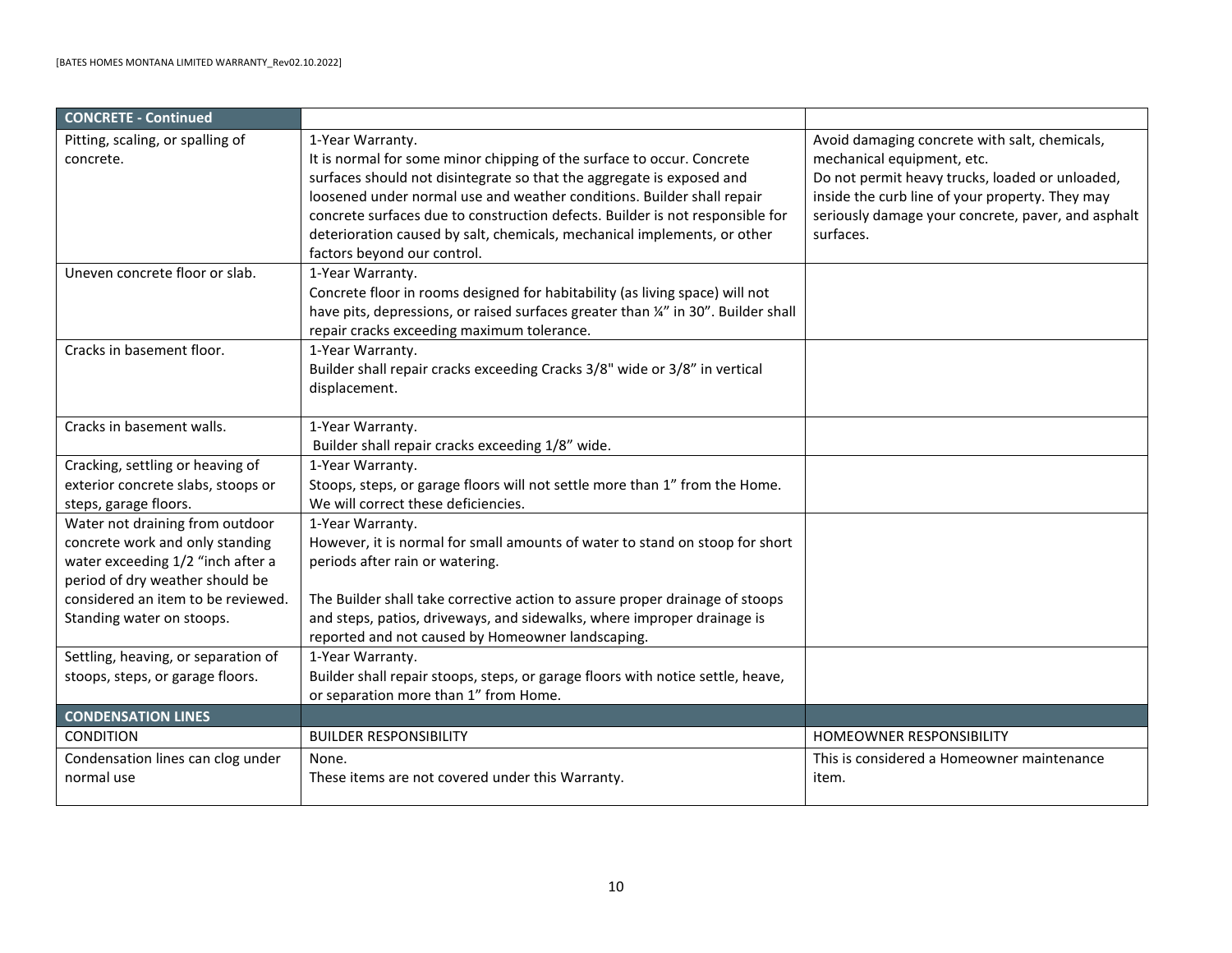<span id="page-11-0"></span>

| <b>DOORS &amp; WINDOWS</b>                                                 |                                                                                                                                                               |                                                                                                      |
|----------------------------------------------------------------------------|---------------------------------------------------------------------------------------------------------------------------------------------------------------|------------------------------------------------------------------------------------------------------|
| <b>CONDITION</b>                                                           | <b>BUILDER RESPONSIBILITY</b>                                                                                                                                 | <b>HOMEOWNER RESPONSIBILITY</b>                                                                      |
| Air leak in and around doors and<br>windows.                               | (See "Weather Stripping")                                                                                                                                     |                                                                                                      |
| Broken, scratched or damaged glass                                         | None.                                                                                                                                                         | Please report these to the Builder for repair prior                                                  |
| on doors and windows.                                                      | These items are not covered under this Warranty.                                                                                                              | to closing or first occupancy, whichever occurs<br>first.                                            |
| Door & windows paint or stain                                              | None.                                                                                                                                                         | A high-quality, exterior-grade, UV stabilized, clear                                                 |
| fading or chipping.                                                        | These items are not covered under this Warranty. Please report these to the                                                                                   | polyurethane, protective topcoat must be renewed                                                     |
|                                                                            | Builder for repair at the Final Walkthrough.                                                                                                                  | according to the door manufacturer's                                                                 |
|                                                                            |                                                                                                                                                               | recommendations. Contact the manufacturer or<br>refer to the door's warranty literature for details. |
| Chips, dents, scratches, knots, and                                        | None.                                                                                                                                                         | Any item identified after COE or Move In,                                                            |
| gauges.                                                                    | These items are not covered under this Warranty. Please report these to the                                                                                   | whichever occurs first, will not be the builder's                                                    |
|                                                                            | Builder for repair at the Final Walkthrough.                                                                                                                  | responsibility and are considered general ware to                                                    |
|                                                                            |                                                                                                                                                               | be maintained by Homeowner.                                                                          |
| Panel in doors shrink do that raw                                          | None.                                                                                                                                                         |                                                                                                      |
| wood edges show.                                                           | It is normal for panels to shrink. No repair needed.                                                                                                          |                                                                                                      |
| Split panel may allow light to be<br>visible from the inside of the house. | 30-Day Warranty.                                                                                                                                              | After 30-days this is considered Homeowner                                                           |
|                                                                            | Builder shall fill split with colored putty and match color if reported within<br>the first 3-days. Color match not guaranteed. We will make this repair only | maintenance.                                                                                         |
|                                                                            | once after closing or first occupancy, whichever occurs first.                                                                                                |                                                                                                      |
| Hardware failure to lock or operate                                        | 30-Day Warranty.                                                                                                                                              | With proper use and care locks and latches should                                                    |
| properly on doors and windows.                                             | Builder shall repair any hardware which does not meet manufacturer's                                                                                          | last you several years. Do not slam doors or                                                         |
|                                                                            | standards within the Warranty Period.                                                                                                                         | windows. Do not try to close or lock doors and                                                       |
|                                                                            |                                                                                                                                                               | windows when the lock or latch are turned to the                                                     |
| Air leaks in and around doors and                                          | 1-Year Warranty.                                                                                                                                              | LOCK position.<br>If you live in an area with high wind or extreme                                   |
| windows.                                                                   | Doors and windows will be installed in accordance with the manufacturer's                                                                                     | weather, you may wish to install storm doors and                                                     |
|                                                                            | standards. If air comes in because doors, windows, or weather-stripping                                                                                       | windows.                                                                                             |
|                                                                            | were fitted poorly, Builder will repair the improperly fitted doors, windows,                                                                                 |                                                                                                      |
|                                                                            | or weather-stripping.                                                                                                                                         |                                                                                                      |
| Water penetration of doors and                                             | 1-Year Warranty.                                                                                                                                              | Maintain weather-stripping and seals. Ensure all                                                     |
| windows.                                                                   | Unless directly attributed to faulty installation, window and door leaks are a                                                                                | doors and windows are closed and secured. Do                                                         |
|                                                                            | result of conditions beyond the Builder's control. No corrective action is<br>required.                                                                       | spray or direct water at doors and windows.                                                          |
|                                                                            | Windows will allow wind and rain to enter when extreme conditions occur.                                                                                      |                                                                                                      |
|                                                                            | Water penetration caused by sprinklers, water hose, or wind driven rain, is                                                                                   |                                                                                                      |
|                                                                            | not Builder's responsibility.                                                                                                                                 |                                                                                                      |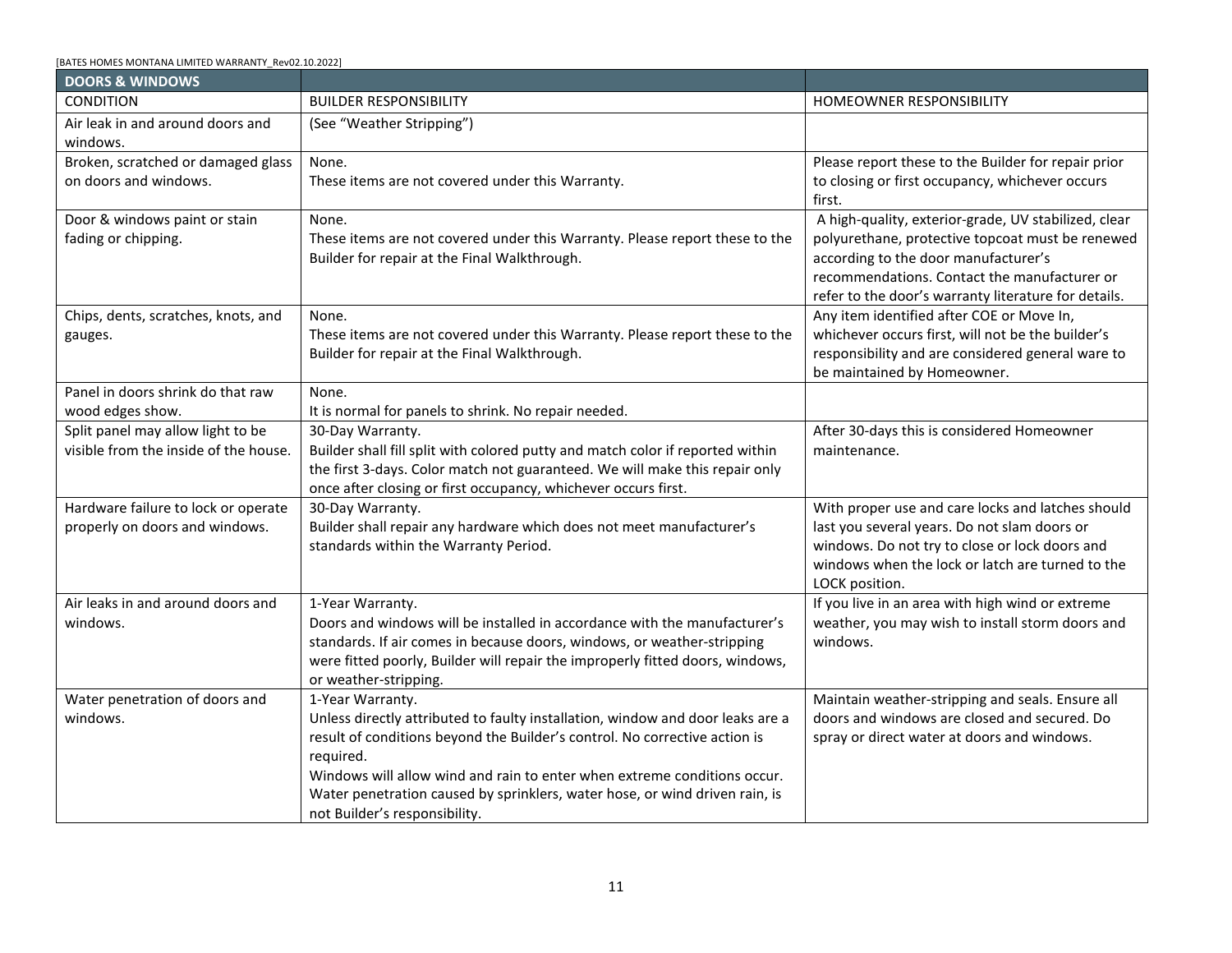<span id="page-12-2"></span><span id="page-12-1"></span><span id="page-12-0"></span>

| [BATES HOMES MONTANA LIMITED WARRANTY Rev02.10.2022]   |                                                                                                                                                                                                                                                                                                                                                                                                    |                                                                                                                                                                                                                                                                                                                                                                                                                                      |
|--------------------------------------------------------|----------------------------------------------------------------------------------------------------------------------------------------------------------------------------------------------------------------------------------------------------------------------------------------------------------------------------------------------------------------------------------------------------|--------------------------------------------------------------------------------------------------------------------------------------------------------------------------------------------------------------------------------------------------------------------------------------------------------------------------------------------------------------------------------------------------------------------------------------|
| <b>DOORS &amp; WINDOWS - Continued</b>                 |                                                                                                                                                                                                                                                                                                                                                                                                    |                                                                                                                                                                                                                                                                                                                                                                                                                                      |
| Windows do not function properly.<br>Sticking windows. | 30-Day Warranty.<br>Builder will correct the windows so that they are relatively easy to operate<br>within the 30-days Warranty Period.                                                                                                                                                                                                                                                            | Apply a small amount of silicone lubricant to the<br>tracks to easy operation. Check that window<br>coverings or owner installed painting is not causing<br>an obstruction. Keep tracks clean and clear of<br>debris. Do not slide or slam windows unevenly or<br>with great force. This may cause windows & sliding<br>doors to pop off their tracks or become uneven<br>and is not a builder defect but Homeowner care<br>and use. |
| Condensation on interior or<br>exterior of windows.    | None.<br>Condensation may occur on the interior window surfaces with extreme in<br>temperatures and humidity. Individual humidity habits can impact humidity<br>levels. These conditions are beyond Builder's control and are not Builder's<br>responsibility.                                                                                                                                     | If humidifier is installed, Homeowner must follow<br>the manufacturer's recommendations for proper<br>setting of the humidifier.                                                                                                                                                                                                                                                                                                     |
| Condensation between window<br>panel.                  | 1-Year-Warranty.<br>Windows should not allow condensation between panels. Condensation on<br>windows is perfectly normal due to temperature changes. Builder will<br>replace or repair windows that have condensation occurring between<br>window panels.                                                                                                                                          |                                                                                                                                                                                                                                                                                                                                                                                                                                      |
| <b>DOORS - EXTERIOR</b>                                |                                                                                                                                                                                                                                                                                                                                                                                                    |                                                                                                                                                                                                                                                                                                                                                                                                                                      |
| Outside doors warped                                   | 1-Year Warranty.<br>Builder shall repair any doors that warp to the extent that they satisfy one of<br>the following:<br>1. They no longer work;<br>2. They are no longer weather resistant; or<br>3. They warp more than %", measured diagonally from corner to<br>corner.<br>Builder shall refinish any new doors to match other doors as closely as<br>possible. Color match is not guaranteed. | Homeowner responsible for door maintenance and<br>care. Preventing excessive water exposure. Touch-<br>up paint as needed to protect and prevent against<br>moisture.                                                                                                                                                                                                                                                                |
| <b>DOORS - INTERIOR</b>                                |                                                                                                                                                                                                                                                                                                                                                                                                    |                                                                                                                                                                                                                                                                                                                                                                                                                                      |
| Inside doors or closet doors warped                    | 1-Year Warranty.<br>Interior doors should not warp to exceed 3/8" for a 6'-8' tall door. Builder<br>will repair as needed. In the event Builder installs a new door, Builder will<br>finish new doors to match other doors as closely as possible but cannot<br>guarantee an exact color match.                                                                                                    |                                                                                                                                                                                                                                                                                                                                                                                                                                      |
| <b>DOORS-SCREENS</b>                                   |                                                                                                                                                                                                                                                                                                                                                                                                    |                                                                                                                                                                                                                                                                                                                                                                                                                                      |
| Screen doors fall off the track when<br>in use.        | None.<br>These items are not covered under this Warranty. Please report these to the<br>Builder for repair at the Final Walkthrough.                                                                                                                                                                                                                                                               | Homeowner to maintain & repairs screen doors.                                                                                                                                                                                                                                                                                                                                                                                        |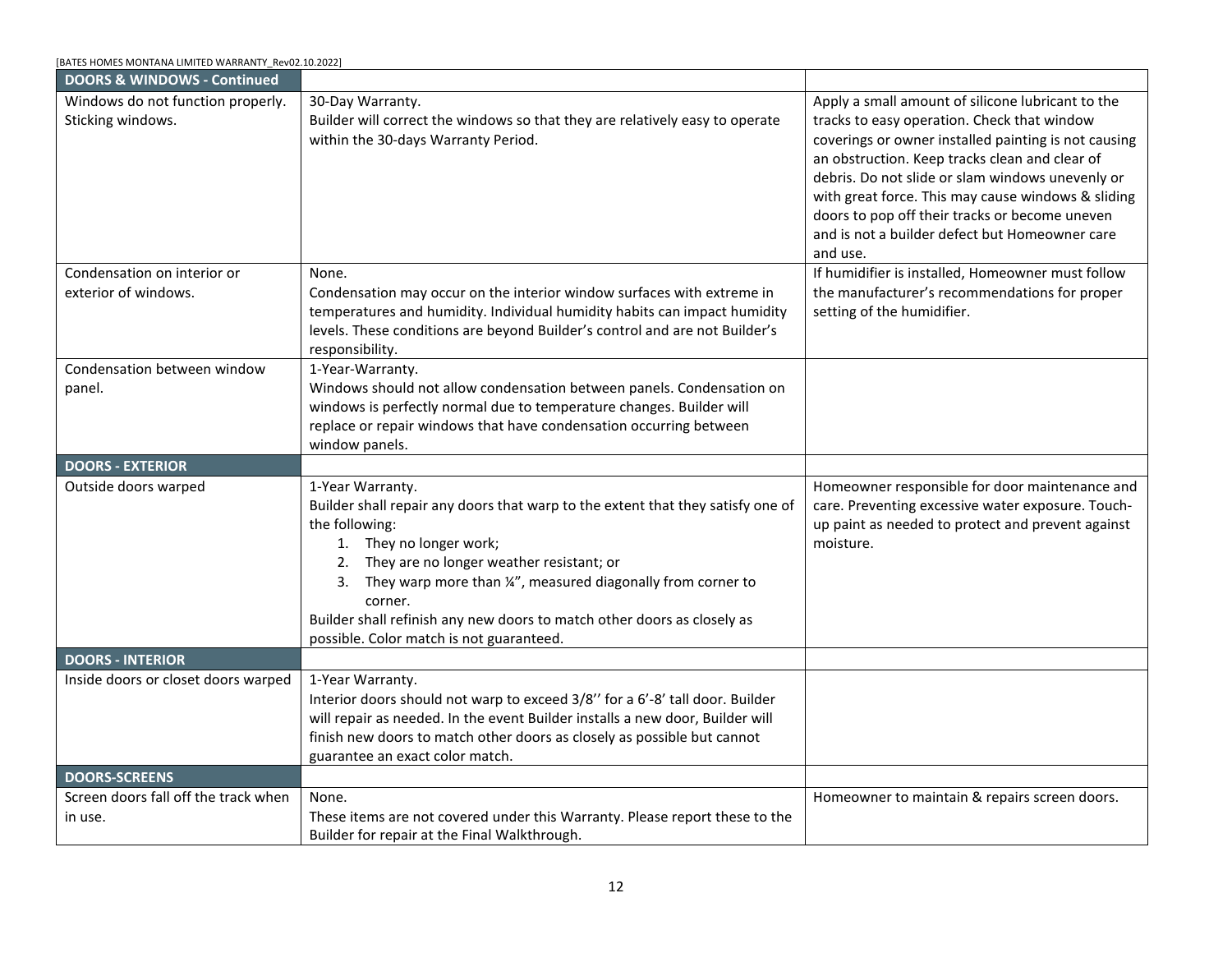<span id="page-13-3"></span><span id="page-13-2"></span><span id="page-13-1"></span><span id="page-13-0"></span>

| [BATES HOMES MONTANA LIMITED WARRANTY_Rev02.10.2022]          |                                                                                                                                                                                                                                                                                                                            |                                                                                                                                                                       |
|---------------------------------------------------------------|----------------------------------------------------------------------------------------------------------------------------------------------------------------------------------------------------------------------------------------------------------------------------------------------------------------------------|-----------------------------------------------------------------------------------------------------------------------------------------------------------------------|
| <b>DOORS-SLIDING</b>                                          |                                                                                                                                                                                                                                                                                                                            |                                                                                                                                                                       |
| Sliding doors do not operate<br>properly.                     | 1-Year Warranty.<br>Sliding doors will be installed in accordance with the manufacturer's cleaned<br>specifications. Builder will repair and adjust inoperative sliding doors, this<br>does not cover damage to the glass pain of the door, failure to clean and<br>lubricate track, or damage to track from improper use. | Clean and lubricate the tracks for the sliding door.<br>Do not abuse, force, kick, or damage the track or<br>kick the door off track. This will void your warranty.   |
| <b>DOORS-BIFOLD</b>                                           |                                                                                                                                                                                                                                                                                                                            |                                                                                                                                                                       |
| Doors are installed to remain on<br>track.                    | 30-Day Warranty.<br>Builder shall repair doors falling off tracks within first 30-days of warranty.                                                                                                                                                                                                                        | It is the Homeowner's responsibility to take care<br>when using bifold doors. After 30-days, it is the<br>Homeowner's responsibility to reinstall or repair<br>doors. |
| <b>DOORS - GARAGE DOORS</b>                                   |                                                                                                                                                                                                                                                                                                                            |                                                                                                                                                                       |
| Garage Doors do not operate<br>properly.                      | 1-Year Warranty.<br>If garage doors do not operate properly under normal use, Builder shall<br>adjust or correct them. If Homeowner installs a garage door opener, Builder<br>is no longer responsible for the operation of the garage door and his will<br>void your warranty on all garage door claims.                  | Keep all parts lubricated.                                                                                                                                            |
| Rain or snow leaks through garage<br>door.                    | 1-Year Warranty.<br>Garage doors will be installed in accordance with manufacturer's<br>specifications. Builder will repair leaks resulting from a failure to properly<br>install the garage doors. During severe weather conditions, some leakage<br>may be normal.                                                       |                                                                                                                                                                       |
| <b>ELECTRICAL</b>                                             |                                                                                                                                                                                                                                                                                                                            |                                                                                                                                                                       |
| CONDITION                                                     | <b>BUILDER RESPONSIBILITY</b>                                                                                                                                                                                                                                                                                              | HOMEOWNER RESPONSIBILITY                                                                                                                                              |
| Switches, fixtures and outlets do<br>not operate as intended. | 1-Year Warranty.<br>Builder shall repair and replace inoperative items at Walkthrough.<br>Homeowner responsibility after the COE.                                                                                                                                                                                          | Light bulbs, broken fixtures, switches and/or outlet<br>covers are the                                                                                                |
| Electrical fuses blow or circuit<br>breakers "kick-out".      | 1-Year Warranty.<br>Builder shall check wiring for conformity with local state electrical code<br>requirements. Repair wiring if it does not conform to code.                                                                                                                                                              | Do not overload circuits. Prior to sending in a<br>service request, check that all circuit breakers and<br>GFI outlets have been reset and in on position.            |
| Air leaks around electrical outlets.                          | 1-Year Warranty (One-Time-Only).<br>Cold air can be drawn through an outlet on an exterior wall into a room.<br>Builder will repair on a one-time basis after closing.                                                                                                                                                     |                                                                                                                                                                       |
| Fluorescent tubes buzzing.                                    | None.<br>These items are not covered under this Warranty.                                                                                                                                                                                                                                                                  | Slight buzzing noise in the fixture is normal, tubes<br>will start to flicker as the age and need to be<br>replaced. Homeowner should replace tubes.                  |
| Ground Fault Interrupters (GFI)<br>frequently trip.           | 1-Year-Warranty.<br>GFI's are sensitive and can be easily tripped. Normally, this is not indicative<br>of a construction defect. Builder will install ground fault interrupters to meet<br>the electrical requirements. Builder will correct the interrupters if the<br>tripping is due to a defect in installation.       | A tripped GFI usually indicates an overloaded<br>circuit or the connected appliance contains a faulty<br>ground.                                                      |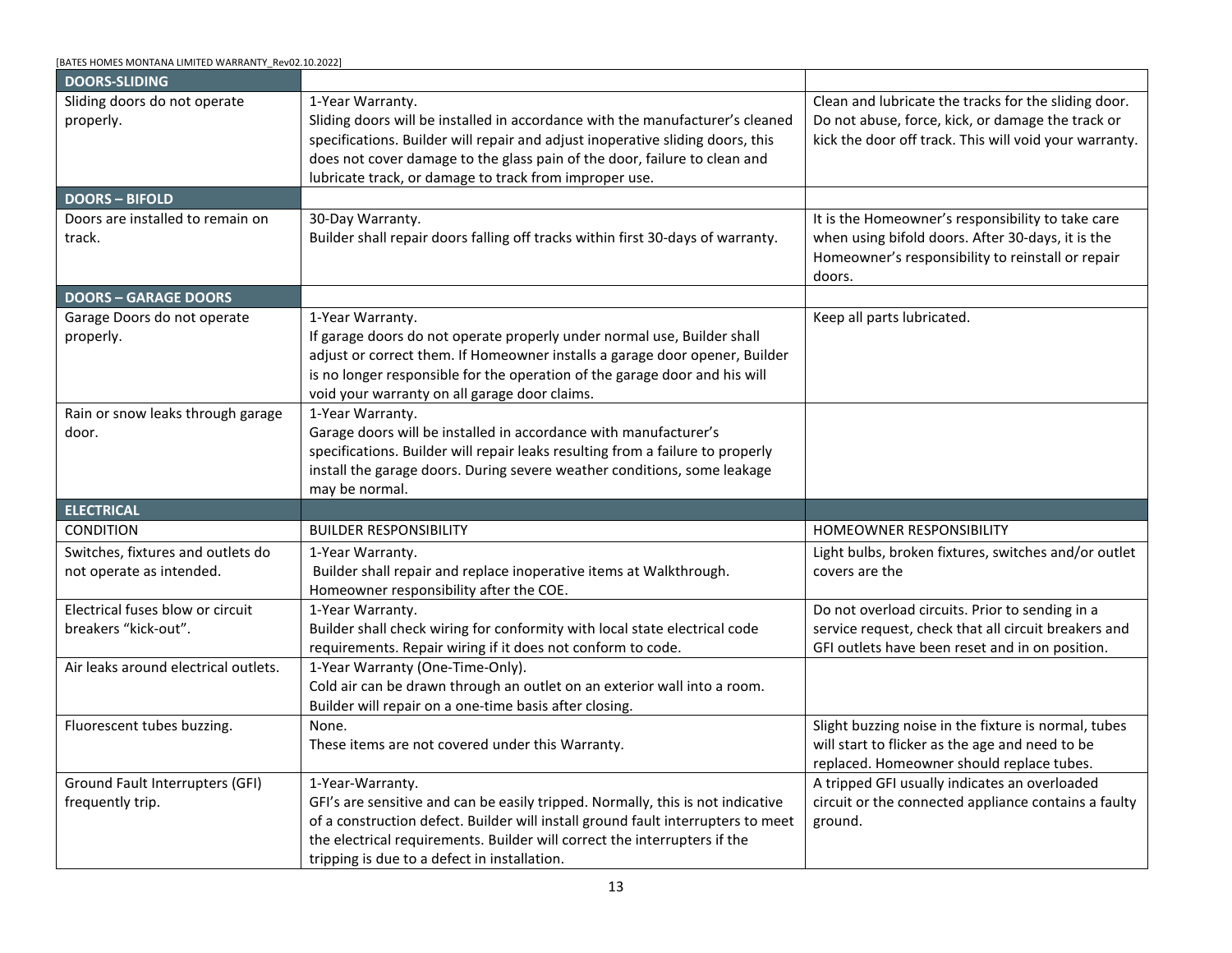<span id="page-14-4"></span><span id="page-14-3"></span><span id="page-14-2"></span><span id="page-14-1"></span><span id="page-14-0"></span>

| BATES HOMES MONTANA LIMITED WARRANTY_Rev02.10.2022]    |                                                                                                                                                          |                                                                                |
|--------------------------------------------------------|----------------------------------------------------------------------------------------------------------------------------------------------------------|--------------------------------------------------------------------------------|
| <b>ELECTRICAL</b>                                      |                                                                                                                                                          |                                                                                |
| Electrical wiring does not carry<br>designated load.   | 1-Year-Warranty.<br>Builder will repair any wiring that does not conform with approved local                                                             |                                                                                |
|                                                        | electrical requirements. Builder is responsible for original installation only.                                                                          |                                                                                |
|                                                        | Builder is not responsible for problems caused by conditions beyond our                                                                                  |                                                                                |
|                                                        | control.                                                                                                                                                 |                                                                                |
| <b>EXTERIOR CAULKING</b>                               |                                                                                                                                                          |                                                                                |
| <b>CONDITION</b>                                       | <b>BUILDER RESPONSIBILITY</b>                                                                                                                            | HOMEOWNER RESPONSIBILITY                                                       |
| Joints and cracks in exterior wall                     | 30-Day Warranty.                                                                                                                                         | Caulking will shrink and is the Homeowner's                                    |
| surfaces and around openings                           | Builder shall caulk joints or cracks in exterior wall surfaces when reported                                                                             | maintenance responsibility.                                                    |
| should be properly constructed and                     | within the 30 days Warranty Period.                                                                                                                      |                                                                                |
| caulked to exclude the entry of                        |                                                                                                                                                          |                                                                                |
| water.                                                 |                                                                                                                                                          |                                                                                |
| <b>FINISH CARPENTRY - EXTERIOR</b><br><b>CONDITION</b> | <b>BUILDER RESPONSIBILITY</b>                                                                                                                            | HOMEOWNER RESPONSIBILITY                                                       |
|                                                        |                                                                                                                                                          |                                                                                |
| Open cracks in excess of 3/8".                         | 1-Year Warranty. Builder to correct or repair open cracks in excess of 3/8"<br>unless due to neglect. Homeowners responsible for maintenance of exterior |                                                                                |
|                                                        | maintenance.                                                                                                                                             |                                                                                |
| <b>FINISH CARPENTRY - INTERIOR</b>                     |                                                                                                                                                          |                                                                                |
| <b>CONDITION</b>                                       | <b>BUILDER RESPONSIBILITY</b>                                                                                                                            | HOMEOWNER RESPONSIBILITY                                                       |
| Trim/molding has open joints                           | 1-Year Warranty (One-Time-Only). Builder will repair any open joints that are                                                                            |                                                                                |
| between moldings and the surface                       | more than 3/16" wide, one-time-only after closing or first occupancy,                                                                                    |                                                                                |
| area to which the moldings are                         | whichever occurs first. Caulking is acceptable.                                                                                                          |                                                                                |
| attached in excess of 3/16".                           |                                                                                                                                                          |                                                                                |
| Visual gaps, dings, or gouges in                       | None.                                                                                                                                                    | Homeowner maintenance and repair.                                              |
| doors, trim, or cabinetry.                             | Builder will repair if these items are noted at the Final Walkthrough. After                                                                             |                                                                                |
|                                                        | Final Walkthrough or Close of Escrow, these items become Homeowner's                                                                                     |                                                                                |
|                                                        | responsibility.                                                                                                                                          |                                                                                |
| <b>FINISHES</b>                                        |                                                                                                                                                          |                                                                                |
| CONDITION                                              | <b>BUILDER RESPONSIBILITY</b>                                                                                                                            | HOMEOWNER RESPONSIBILITY                                                       |
| <b>COUNTERTOPS</b>                                     |                                                                                                                                                          |                                                                                |
| Separation from wall.                                  | 1-Year Warranty (One-Time-Only).                                                                                                                         | Do not put excessive weight or force on                                        |
|                                                        | Builder shall repair the crack one-time-only after closing or first occupancy,                                                                           | countertops. Do not stand on countertops.                                      |
|                                                        | whichever occurs first. Caulking is acceptable.                                                                                                          |                                                                                |
| Laminate countertops                                   | None.                                                                                                                                                    | Repair or replace laminate countertops with chips                              |
| delaminating.                                          | Builder will repair or replace if discovered before closing or first occupancy,<br>whichever occurs first.                                               | or cracks in the deck joint greater than 1/16" or<br>warpage over 3/8" in 48". |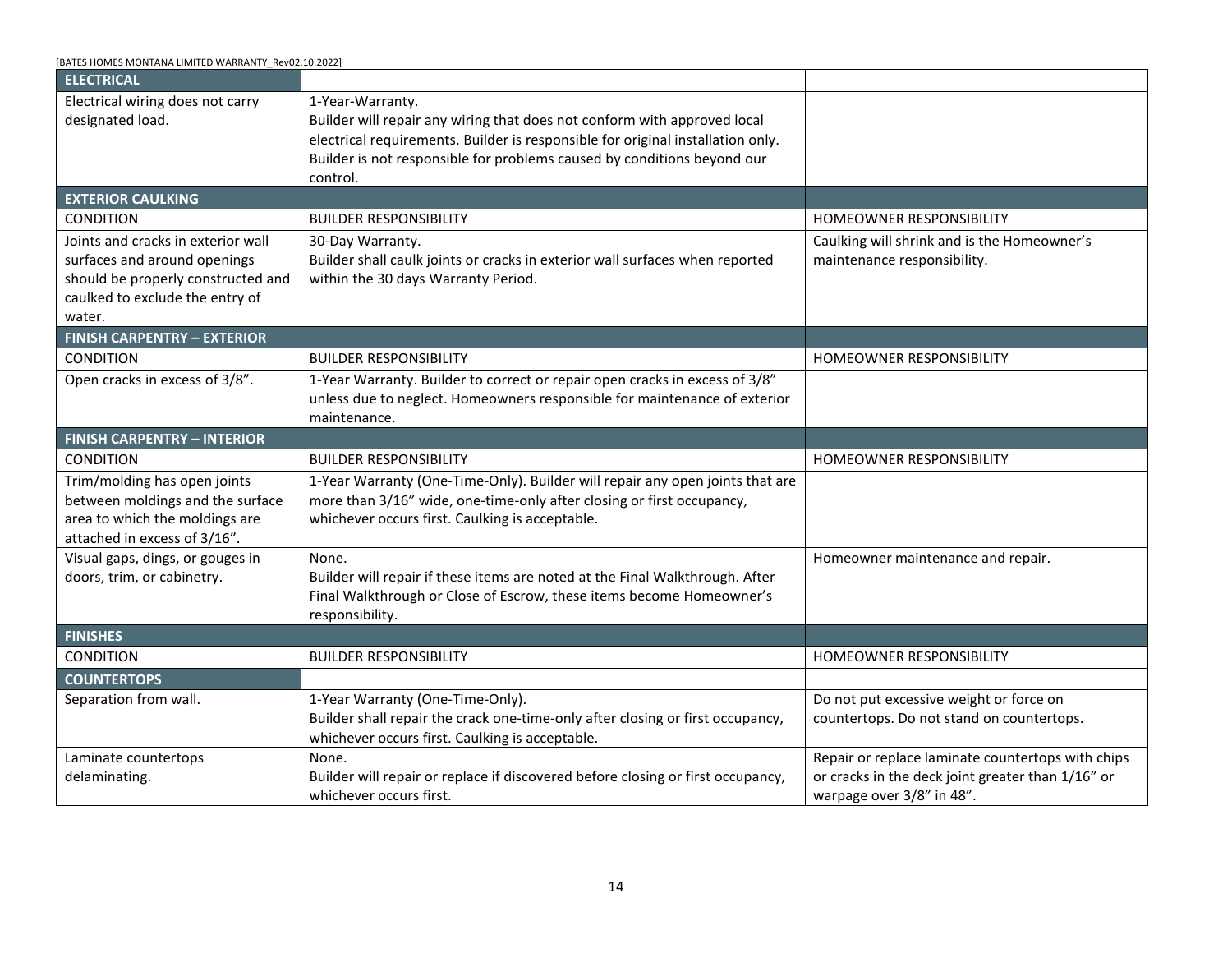<span id="page-15-2"></span><span id="page-15-1"></span><span id="page-15-0"></span>

| [BATES HOMES MONTANA LIMITED WARRANTY_Rev02.10.2022]                                                                                                                                                            |                                                                                                                                                                                                                                                                                                                      |                                                                                                                                                                                                                                      |
|-----------------------------------------------------------------------------------------------------------------------------------------------------------------------------------------------------------------|----------------------------------------------------------------------------------------------------------------------------------------------------------------------------------------------------------------------------------------------------------------------------------------------------------------------|--------------------------------------------------------------------------------------------------------------------------------------------------------------------------------------------------------------------------------------|
| <b>MARBLE &amp; STONE PRODUCTS</b>                                                                                                                                                                              |                                                                                                                                                                                                                                                                                                                      |                                                                                                                                                                                                                                      |
| Blemishes, scratches, stains, nicks,                                                                                                                                                                            | None.                                                                                                                                                                                                                                                                                                                | Report to builder prior to closing or at first                                                                                                                                                                                       |
| or chips.                                                                                                                                                                                                       | Builder will repair blemishes, stains, scratches, nicks, or chips reported to                                                                                                                                                                                                                                        | occupancy, whichever occurs first.                                                                                                                                                                                                   |
|                                                                                                                                                                                                                 | Builder prior to closing or first occupancy, whichever occurs first.                                                                                                                                                                                                                                                 |                                                                                                                                                                                                                                      |
| <b>FIREPLACES</b>                                                                                                                                                                                               |                                                                                                                                                                                                                                                                                                                      |                                                                                                                                                                                                                                      |
| <b>CONDITION</b>                                                                                                                                                                                                | <b>BUILDER RESPONSIBILITY</b>                                                                                                                                                                                                                                                                                        | HOMEOWNER RESPONSIBILITY                                                                                                                                                                                                             |
| A properly designed and<br>constructed fireplace and chimney<br>should function properly.<br>It is normal to expect the high<br>winds or atmospheric pressure<br>causes temporary negative draft<br>situations. | 1-Year Warranty. Determine the cause of malfunction and correct as<br>required if the problem is one of design or construction of the fireplace.                                                                                                                                                                     | Some houses may need to have a window opened<br>slightly to create an effective draft, if they have<br>been insulated and weatherproofed to meet high<br>energy conservation criteria.<br>Keep chimney clear of branches and debris. |
| Newly built chimneys often incur<br>slight amounts of separation, which<br>should not exceed 1/2 inch in any<br>10-foot measurement from the<br>main structure.                                                 | 1-Year Warranty. Builder to determine the cause of separation and correct<br>as required. Caulking is acceptable.                                                                                                                                                                                                    |                                                                                                                                                                                                                                      |
| Changes in finish.                                                                                                                                                                                              | None.<br>The heat from a fire can naturally change any finish on the firebox. This<br>condition is not covered.                                                                                                                                                                                                      |                                                                                                                                                                                                                                      |
| Cracks in firebrick (brick that lines<br>the fireplace) and mortar joints.                                                                                                                                      | None.<br>Roaring fires can naturally cause this cracking. This condition is not a<br>deficiency.                                                                                                                                                                                                                     |                                                                                                                                                                                                                                      |
| Masonry fireplaces should repel<br>rain under normal conditions.<br>Excessive rain will cause some<br>leaking. Fire box should receive a<br>fire during excessive rain periods to<br>dry out the masonry.       | 1-Year Warranty. Fix the leaks if they occur during normal rainfall. When<br>contending with the finished surface of materials that need repair or<br>replacement, the builder will try to match the material, color and texture as<br>closely as possible but does not claim to repair or replace of any exactness. |                                                                                                                                                                                                                                      |
| <b>FLASHING &amp; SHEETMETAL</b>                                                                                                                                                                                |                                                                                                                                                                                                                                                                                                                      |                                                                                                                                                                                                                                      |
| <b>CONDITION</b>                                                                                                                                                                                                | <b>BUILDER RESPONSIBILITY</b>                                                                                                                                                                                                                                                                                        | <b>HOMEOWNER RESPONSIBILITY</b>                                                                                                                                                                                                      |
| Leaks in flashing, valleys, and<br>gutters.                                                                                                                                                                     | 1-Year Warranty. Builder shall repair leak.                                                                                                                                                                                                                                                                          | Homeowner's should keep such areas free of<br>leaves and debris that could cause overflow to<br>prevent leaks. If discovered, homeowners should<br>repair leaks immediately to prevent damage to<br>other parts of their home.       |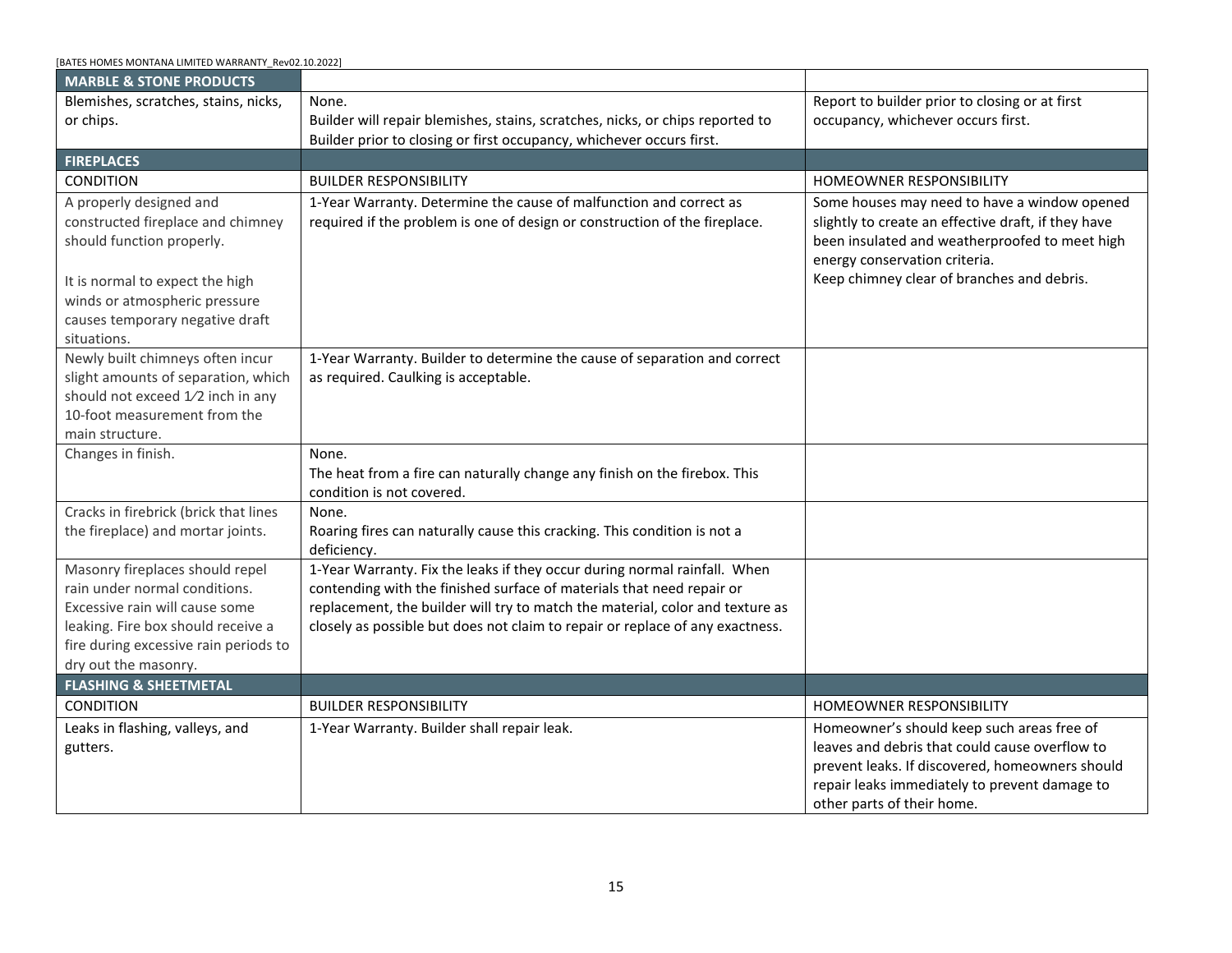<span id="page-16-0"></span>

| [BATES HOMES MONTANA LIMITED WARRANTY Rev02.10.2022] |                                                                                                                                      |                                              |  |
|------------------------------------------------------|--------------------------------------------------------------------------------------------------------------------------------------|----------------------------------------------|--|
| FLOORS-WOOD, TILE, RESILIENT                         | *Builder is not responsible for matching old and new flooring and/or grout color.                                                    |                                              |  |
| <b>CONDITION</b>                                     | <b>BUILDER RESPONSIBILITY</b>                                                                                                        | HOMEOWNER RESPONSIBILITY                     |  |
| Squeaking floors                                     | None.                                                                                                                                |                                              |  |
|                                                      | Extensive research and writing on the subject conclude that much has been tried but little can be done to eliminate floor squeaks.   |                                              |  |
|                                                      | Generally, these squeaks will appear and disappear with changes in the weather. A squeak proof floor cannot be guaranteed.           |                                              |  |
| Scratches, dents, damage.                            | None.                                                                                                                                |                                              |  |
|                                                      | These items are not covered under this Warranty due to their regular use and abuse.                                                  |                                              |  |
|                                                      | Please report these to the Builder for repair at the Final Walkthrough before closing.                                               |                                              |  |
| Cuts and gouges.                                     | None.                                                                                                                                |                                              |  |
|                                                      | Builder has no responsibility to repair cuts and gouges after closing or first occupancy, whichever comes first. Builder will repair |                                              |  |
|                                                      | cuts and gouges noted on Final Walkthrough prior to closing or first occupancy, whichever comes first.                               |                                              |  |
| Flooring out of level.                               | 1-Year Warranty. Builder shall correct or repair flooring out of level by 1/2"                                                       |                                              |  |
|                                                      | within any 32" measurement.                                                                                                          |                                              |  |
| Cracks between wood floorboards.                     | 1-Year Warranty (One-Time-Only). Shrinkage is normal. Builder will repair                                                            |                                              |  |
|                                                      | cracks that are greater than 3/16" wide one-time-only during Warranty                                                                |                                              |  |
|                                                      | Period.                                                                                                                              |                                              |  |
| Visible seams and shrinkage or gaps                  | 1-Year Warranty (One-Time-Only). It is natural for wood and wood-products                                                            |                                              |  |
| at joint of resilient flooring.                      | to shrink. If gaps are more than 1/8", Builder will offer a one-time-only re-                                                        |                                              |  |
| Laminate plank, Vinyl Plank,                         | racking of resilient flooring during the Warranty Period and repair affected                                                         |                                              |  |
| shrinkage.                                           | areas only. Exact color match not guaranteed.                                                                                        |                                              |  |
| Depressions or ridges in resilient                   | 1-Year Warranty (One-Time-Only). Builder shall take corrective action, as                                                            |                                              |  |
| flooring due to subfloor irregularity.               | necessary, to repair any ridges or depressions which are readily apparent                                                            |                                              |  |
|                                                      | and which are more than 1/8" high or deep, one-time-only after closing or                                                            |                                              |  |
|                                                      | first occupancy, whichever occurs first.                                                                                             |                                              |  |
| Resilient flooring lifting, bubbling or              | 1-Year Warranty. Builder shall take corrective action, to repair, re-lay or                                                          |                                              |  |
| unglued at joints.                                   | replace resilient flooring lifting, bubbling or ungluing at joints. Builder is not                                                   |                                              |  |
|                                                      | responsible for color mismatch or Homeowner replaced floor.                                                                          |                                              |  |
| Nail pops on surface of resilient                    | 1-Year Warranty. Builder shall correct any nail pops that break the surface of                                                       |                                              |  |
| flooring.                                            | the flooring.                                                                                                                        |                                              |  |
| Gaps in resilient tile joints.                       | 1-Year Warranty (One-Time-Only). Builder shall take action to correct gaps in                                                        |                                              |  |
|                                                      | excess of 1/16" in width in resilient tile joints. Gaps greater than 1/8" where                                                      |                                              |  |
|                                                      | dissimilar materials abut will be repaired or replaced.                                                                              |                                              |  |
| Tile requires cleaning from Mastic                   | 30-Day Warranty. If reported to Builder Warranty within 30-days of first                                                             | Homeowner responsible for cleaning if out of |  |
| on surface.                                          | occupancy or closing, whichever occurs first, Builder will clean the tiles with                                                      | warranty period.                             |  |
|                                                      | Mastic on them.                                                                                                                      |                                              |  |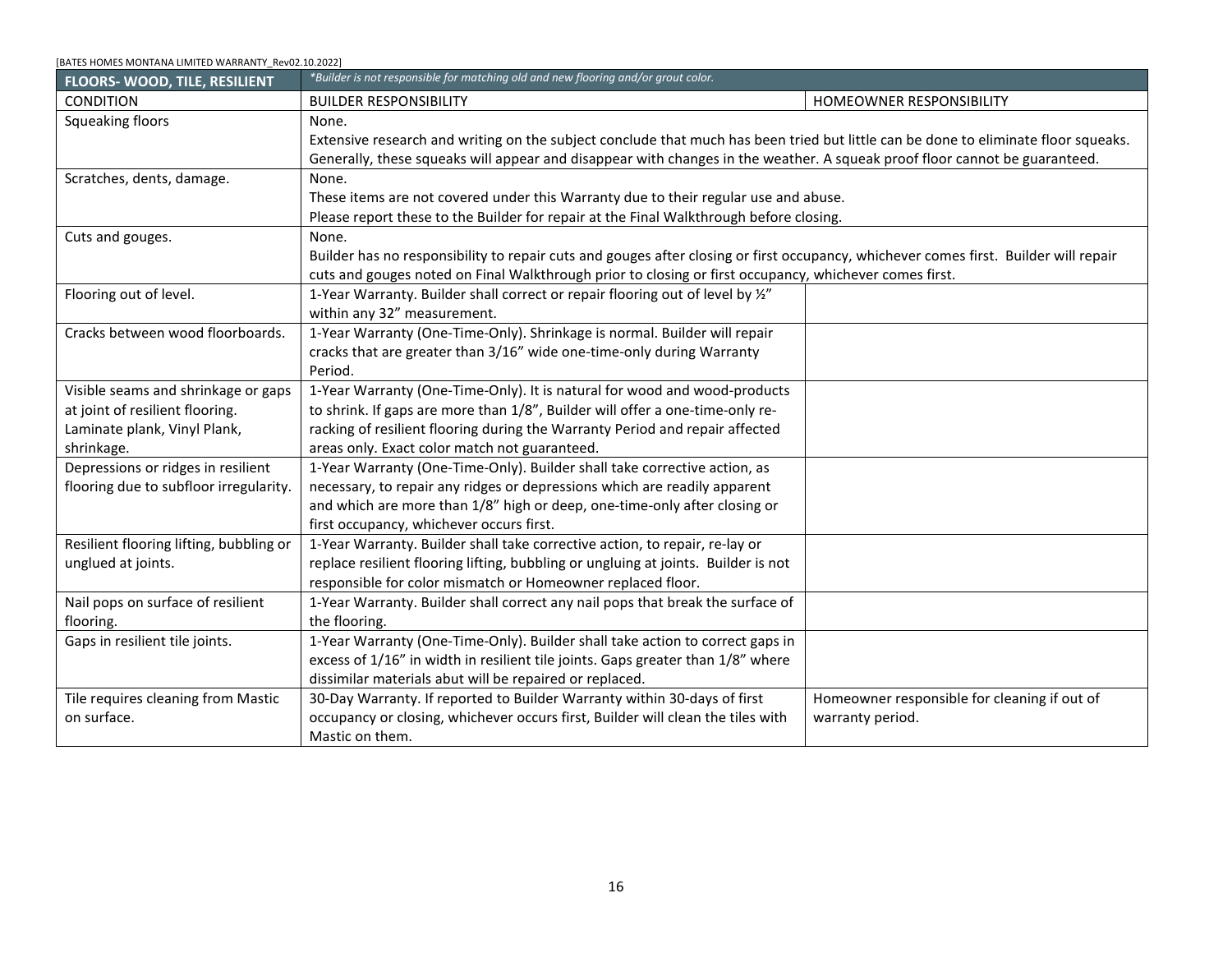<span id="page-17-1"></span><span id="page-17-0"></span>

| <b>GRADING</b>                                                                                                                                               |                                                                                                                                                                                                                                                                                                                                                                                                                                                                                                                                                                                                                                                                                                                                                                                                                                                            |                                                                                                                                                                                                                                                                                                                                                                                                                                                                                                                                                                                                                                                                                               |
|--------------------------------------------------------------------------------------------------------------------------------------------------------------|------------------------------------------------------------------------------------------------------------------------------------------------------------------------------------------------------------------------------------------------------------------------------------------------------------------------------------------------------------------------------------------------------------------------------------------------------------------------------------------------------------------------------------------------------------------------------------------------------------------------------------------------------------------------------------------------------------------------------------------------------------------------------------------------------------------------------------------------------------|-----------------------------------------------------------------------------------------------------------------------------------------------------------------------------------------------------------------------------------------------------------------------------------------------------------------------------------------------------------------------------------------------------------------------------------------------------------------------------------------------------------------------------------------------------------------------------------------------------------------------------------------------------------------------------------------------|
| CONDITION                                                                                                                                                    | <b>BUILDER RESPONSIBILITY</b>                                                                                                                                                                                                                                                                                                                                                                                                                                                                                                                                                                                                                                                                                                                                                                                                                              | HOMEOWNER RESPONSIBILITY                                                                                                                                                                                                                                                                                                                                                                                                                                                                                                                                                                                                                                                                      |
| Settling of ground next to<br>foundation walls, utility trenches or<br>other filled areas shall not interfere<br>with water drainage away from the<br>house. | 1-Year Warranty (One Time in One Year). Upon request by the buyer, the<br>builder shall fill settled areas one-time-only during the warranty period.<br>When the fill is placed on the lot, the owner shall be responsible for affected<br>grass, shrubs or other landscaping.                                                                                                                                                                                                                                                                                                                                                                                                                                                                                                                                                                             | Should an adjustment be necessary by the builder,<br>the Homeowner shall be responsible for all<br>landscaping and structures affected by the<br>placement of the fill.                                                                                                                                                                                                                                                                                                                                                                                                                                                                                                                       |
| Improper drainage of the site.                                                                                                                               | 1-Year Warranty. Establish the proper grades and swales (sloped low areas)<br>for water to properly drain away from the Home. Where lot lines permit, the<br>protective slope will be 6 inches in 10 feet around the foundation. Water will<br>not stand or pond in crawl spaces. Water will not stand or pond within 10<br>feet of the home for extended periods after a rain (usually not more than 24<br>hours). For swales which drain other areas or where sump pumps discharge;<br>a longer time is not unusual (48 hours). It is normal for water to stand after a<br>heavy rainfall. Bates Homes will not make grading or ponding<br>determinations while there is frost or snow on the ground, or while the<br>ground is saturated or frozen. Bates Homes is not responsible for correcting<br>grades altered by Homeowner after close of escrow. | Maintain the grades and swales after they have<br>been properly established by Bates Homes.<br>Make sure established drainage patterns are not<br>impeded by landscaping, decking, patios, pools,<br>driveways, walls, etc. which you install. Do not<br>change the grade of the soil away from the<br>foundation by building planters, raised beds, or<br>other blocking construction. Damage caused by<br>changes in drainage and grading is not covered.<br>Where a sump pit has been installed but the sump<br>pump was not contracted for or installed by the<br>Builder, Homeowner must first install a properly<br>sized pump to determine whether this will correct<br>the condition. |
| <b>GUTTERS</b>                                                                                                                                               |                                                                                                                                                                                                                                                                                                                                                                                                                                                                                                                                                                                                                                                                                                                                                                                                                                                            |                                                                                                                                                                                                                                                                                                                                                                                                                                                                                                                                                                                                                                                                                               |
| <b>CONDITION</b>                                                                                                                                             | <b>BUILDER RESPONSIBILITY</b>                                                                                                                                                                                                                                                                                                                                                                                                                                                                                                                                                                                                                                                                                                                                                                                                                              | HOMEOWNER RESPONSIBILITY                                                                                                                                                                                                                                                                                                                                                                                                                                                                                                                                                                                                                                                                      |
| Gutters overflowing, damaged, not<br>working, blocked, hanging off<br>home, fallen off home.                                                                 | None.<br>Review gutters carefully at Final Walkthrough. These items are not covered<br>under this Warranty. Please report these to the Builder for repair at the Final<br>Walkthrough.                                                                                                                                                                                                                                                                                                                                                                                                                                                                                                                                                                                                                                                                     | Keep the gutters and downspouts clean and<br>unobstructed by tree limbs, leaves, snow, ice, balls,<br>trash, etc. Clogged gutters and leaders can lead to<br>leaks caused by ice damaging which is not<br>warrantable. During heavy rains, overflow should<br>be expected. Gutters are not covered under this<br>warranty.                                                                                                                                                                                                                                                                                                                                                                    |
| Standing water in gutters.                                                                                                                                   | 30-Day Warranty.<br>It is common practice to install gutters approximately level, resulting in small<br>amounts of water standing in gutter. If water is in excess of 1" after rain,<br>Builder will repair within the 30-Day Warranty Period.                                                                                                                                                                                                                                                                                                                                                                                                                                                                                                                                                                                                             | Standing water in excess of 1" should be looked<br>into for maintenance.<br>Keep leaves and debris out of gutters to allow<br>water to flow properly.                                                                                                                                                                                                                                                                                                                                                                                                                                                                                                                                         |
| Leaks in gutters.                                                                                                                                            | None.<br>Gutters and downspouts may overflow in heavy rains.                                                                                                                                                                                                                                                                                                                                                                                                                                                                                                                                                                                                                                                                                                                                                                                               | Do not lean ladders against gutters and<br>downspouts. Keep leaves and debris out of gutters<br>to allow water to flow properly.                                                                                                                                                                                                                                                                                                                                                                                                                                                                                                                                                              |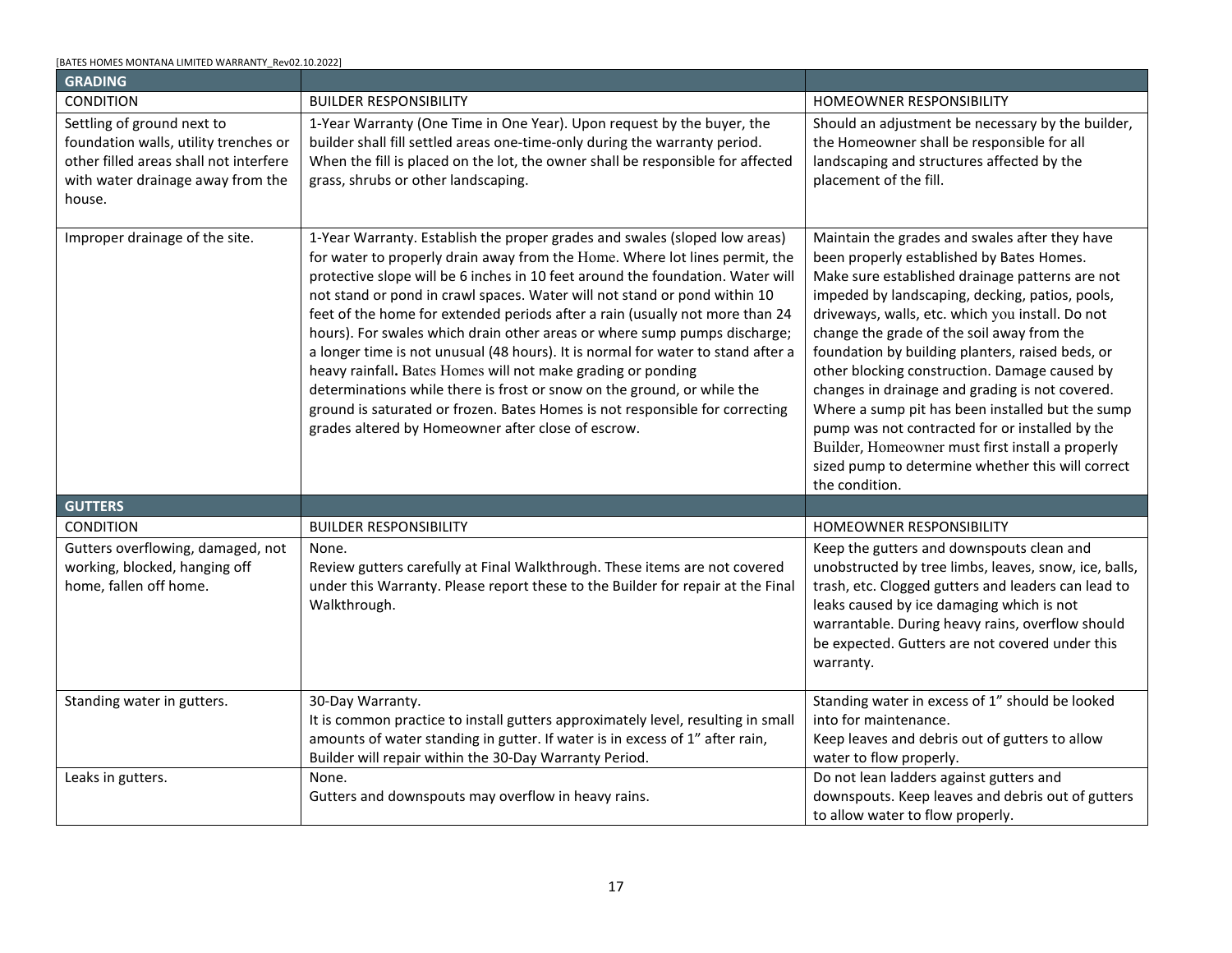<span id="page-18-0"></span>

| <b>HVAC-HEATING &amp; COOLING</b> |                                                                                                                                                                                                                                                                                                                                                                                                                                                                                                                                                                                                                                                                                                                                     |                                                                                                                                                                                                                       |
|-----------------------------------|-------------------------------------------------------------------------------------------------------------------------------------------------------------------------------------------------------------------------------------------------------------------------------------------------------------------------------------------------------------------------------------------------------------------------------------------------------------------------------------------------------------------------------------------------------------------------------------------------------------------------------------------------------------------------------------------------------------------------------------|-----------------------------------------------------------------------------------------------------------------------------------------------------------------------------------------------------------------------|
| <b>CONDITION</b>                  | <b>BUILDER RESPONSIBILITY</b>                                                                                                                                                                                                                                                                                                                                                                                                                                                                                                                                                                                                                                                                                                       | <b>HOMEOWNER RESPONSIBILITY</b>                                                                                                                                                                                       |
| Inadequate heating.               | 1-Year Warranty.<br>Heating system is designed to maintain an indoor temperature of 70°F. The<br>temperature is measured in the center of each room at a height of 5 feet<br>above the floor (under local outdoor winter design conditions as specified in<br>the ASHRAE handbook). Federal, state, or local energy requirements take<br>precedence. Builder will repair the heating system so that it provides the<br>required temperature.                                                                                                                                                                                                                                                                                        | Balance dampers and registers and make other<br>minor adjustment for change of seasons.<br>Maintain unit per manufacturer's specifications.                                                                           |
| Inadequate air conditioning.      | 1-Year Warranty.<br>Cooling system is designed to maintain an indoor temperature of 780 F. The<br>temperature is measured in the center of each room at a height of 5 feet<br>above the floor (under local out-door summer design conditions as specified<br>in ASHRAE handbook). If the temperature outside is above 95o F, cooling<br>system must be able to maintain an inside temperature that is 150 below<br>the outside temperature. Federal, state, or local energy requirements take<br>precedence. Builder will repair the cooling system so that it provides the<br>required temperature. System failure should not be considered an<br>emergency unless outside air temperature is predicted to be above 95<br>degrees. | Balance dampers and registers and make other<br>minor adjustment for change of seasons.<br>Maintain proper window treatments to optimize<br>cooling capabilities.<br>Maintain unit per manufacturer's specifications. |
| Cracking or popping noises coming | None.                                                                                                                                                                                                                                                                                                                                                                                                                                                                                                                                                                                                                                                                                                                               |                                                                                                                                                                                                                       |
| from registers.                   | This is commonly caused from expansion and contraction of the metal inside the registers do to temperature changes. Rooms will<br>vary in temperature by 5 or 6 degrees. This is acceptable under industry standards.                                                                                                                                                                                                                                                                                                                                                                                                                                                                                                               |                                                                                                                                                                                                                       |
| Leak in refrigerant lines.        | 1-Year Warranty.<br>Builder will repair leaking refrigerant lines and recharge the unit. Unless<br>Homeowner caused the damage.                                                                                                                                                                                                                                                                                                                                                                                                                                                                                                                                                                                                     |                                                                                                                                                                                                                       |
| Clogged condensation drain lines. | None.<br>Builder will provide clear condensation drain lines at closing or first<br>occupancy, whichever occurs first. After this, Homeowner is responsible for<br>keeping the condensation drain lines clear.                                                                                                                                                                                                                                                                                                                                                                                                                                                                                                                      | Condensation drain lines may clog, under normal<br>use. Homeowner should keep these clear. Prior to<br>using the cooling system each season, check<br>condensation lines to ensure the drain lines are<br>clear.      |
| Ductwork makes ticking and        | None.                                                                                                                                                                                                                                                                                                                                                                                                                                                                                                                                                                                                                                                                                                                               |                                                                                                                                                                                                                       |
| cracking noises.                  | Ductwork may make ticking or cracking noises when the metal in it expands<br>or contracts from heating or cooling. This condition is natural and is not a<br>deficiency.                                                                                                                                                                                                                                                                                                                                                                                                                                                                                                                                                            |                                                                                                                                                                                                                       |
| Ductwork makes booming noise.     | 1-Year Warranty.<br>This booming is called "oil-canning", Builder will repair the ductwork.                                                                                                                                                                                                                                                                                                                                                                                                                                                                                                                                                                                                                                         |                                                                                                                                                                                                                       |
| Separating or unattached          | 1-Year Warranty.                                                                                                                                                                                                                                                                                                                                                                                                                                                                                                                                                                                                                                                                                                                    | You should not walk on or place heavy objects                                                                                                                                                                         |
| ductwork.                         | Builder will re-attach or re-secure ductwork that has become separated or<br>unattached as long as it is not due to Homeowner misuse.                                                                                                                                                                                                                                                                                                                                                                                                                                                                                                                                                                                               | against or otherwise subject ductwork to unusual<br>loads.                                                                                                                                                            |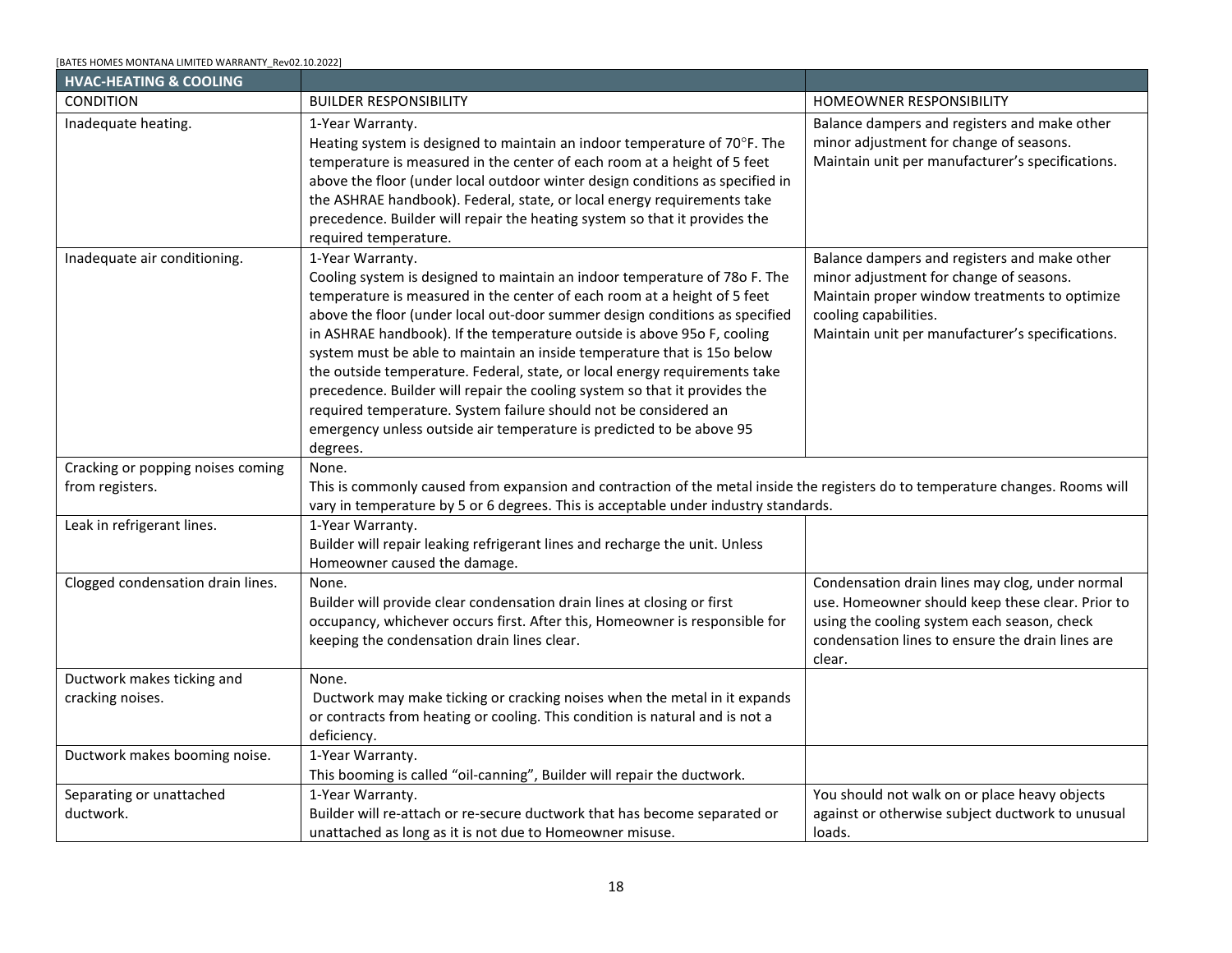| [BATES HOMES MONTANA LIMITED WARRANTY Rev02.10.2022] |  |
|------------------------------------------------------|--|
|------------------------------------------------------|--|

<span id="page-19-4"></span><span id="page-19-3"></span><span id="page-19-2"></span><span id="page-19-1"></span><span id="page-19-0"></span>

| <b>INSULATION</b>                                                                                                                |                                                                                                                                                          |                                                    |  |
|----------------------------------------------------------------------------------------------------------------------------------|----------------------------------------------------------------------------------------------------------------------------------------------------------|----------------------------------------------------|--|
| <b>CONDITION</b>                                                                                                                 | <b>BUILDER RESPONSIBILITY</b>                                                                                                                            | <b>HOMEOWNER RESPONSIBILITY</b>                    |  |
| Insufficient insolation.                                                                                                         | 1-Year Warranty.                                                                                                                                         | Do not walk on or pack down insulation.            |  |
|                                                                                                                                  | Builder will insulate the home as required to meet local energy and building                                                                             |                                                    |  |
|                                                                                                                                  | requirements or, as applicable, FHA or VA requirements. Insulation does not                                                                              |                                                    |  |
|                                                                                                                                  | render a wall or room soundproof.                                                                                                                        |                                                    |  |
| <b>IRRIGATION</b>                                                                                                                |                                                                                                                                                          |                                                    |  |
| CONDITION                                                                                                                        | <b>BUILDER RESPONSIBILITY</b>                                                                                                                            | HOMEOWNER RESPONSIBILITY                           |  |
| Irrigation system fails to provide                                                                                               | None.                                                                                                                                                    | Homeowner to maintain sprinkler heads to prevent   |  |
| accurate area coverage.                                                                                                          | These items are not covered under this Warranty. Please report these to the                                                                              | blockage. Adjust direction and volume of sprinkler |  |
|                                                                                                                                  | Builder for repair at the Final Walkthrough.                                                                                                             | heads for maximum coverage.                        |  |
| Broken or irregularities in sprinkler                                                                                            | None.                                                                                                                                                    |                                                    |  |
| heads, riser pipes, buried controlled                                                                                            | These items are not covered under this Warranty. Please report these to the                                                                              |                                                    |  |
| valves, and related riser pipes.<br>Water damage to home due to                                                                  | Builder for repair at the Final Walkthrough.<br>None.                                                                                                    |                                                    |  |
| sprinkler.                                                                                                                       | Warranty on damaged area will be voided.                                                                                                                 | Homeowner responsible to adjust sprinkler.         |  |
| <b>LANDSCAPING</b>                                                                                                               | * Builder is responsible only for initially establishing the proper grades and swales, these become the Homeowner's responsibility upon close of escrow. |                                                    |  |
|                                                                                                                                  | * Be sure to repair any washouts as soon as possible to minimize erosion.                                                                                |                                                    |  |
| <b>CONDITION</b>                                                                                                                 | <b>BUILDER RESPONSIBILITY</b>                                                                                                                            | <b>HOMEOWNER RESPONSIBILITY</b>                    |  |
| Builder installs healthy shrubs and                                                                                              | None.                                                                                                                                                    |                                                    |  |
| trees where applicable.                                                                                                          | These items are not covered under this Warranty. Please report these to the Builder for repair at the Final Walkthrough.                                 |                                                    |  |
|                                                                                                                                  | Homeowner is to maintain sprinkler heads to prevent blockages and water and maintain landscaping.                                                        |                                                    |  |
| <b>MASONRY - BRICK AND MORTAR</b>                                                                                                |                                                                                                                                                          |                                                    |  |
| <b>CONDITION</b>                                                                                                                 | <b>BUILDER RESPONSIBILITY</b>                                                                                                                            | <b>HOMEOWNER RESPONSIBILITY</b>                    |  |
| Cracks in masonry foundation or                                                                                                  | 1-Year Warranty.                                                                                                                                         |                                                    |  |
| basement walls.                                                                                                                  | Cracks in masonry joints are quite common. Cracks in excess of 1/8" will be                                                                              |                                                    |  |
|                                                                                                                                  | repaired. Builder not responsible for color variations.                                                                                                  |                                                    |  |
| Cracks in masonry or veneer walls.                                                                                               | 1-Year Warranty.                                                                                                                                         |                                                    |  |
|                                                                                                                                  | Cracks in masonry are quite common due to shrinkage. Cracks in excess of                                                                                 |                                                    |  |
|                                                                                                                                  | 3/8" will be repaired. Builder not responsible for color variations in new and                                                                           |                                                    |  |
|                                                                                                                                  | old mortar.                                                                                                                                              |                                                    |  |
| <b>MILDEW</b>                                                                                                                    |                                                                                                                                                          |                                                    |  |
| <b>CONDITION</b>                                                                                                                 | <b>BUILDER RESPONSIBILITY</b>                                                                                                                            | HOMEOWNER RESPONSIBILITY                           |  |
| Mildew or fungus.                                                                                                                | None.                                                                                                                                                    |                                                    |  |
| Mildew or fungus formation is a condition the builder cannot control. Please report these to the Builder for repair at the Final |                                                                                                                                                          |                                                    |  |
|                                                                                                                                  | Walkthrough.                                                                                                                                             |                                                    |  |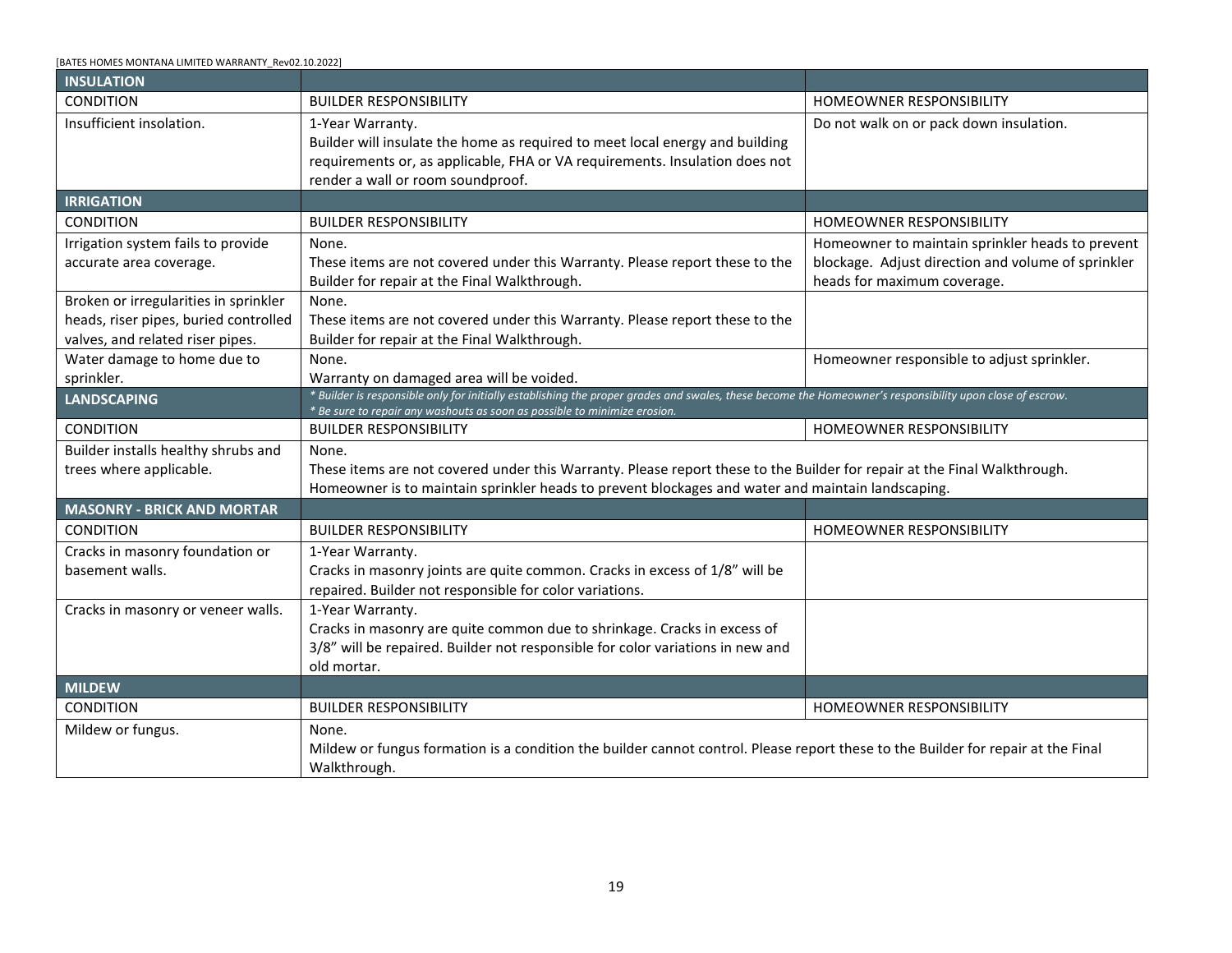<span id="page-20-0"></span>

| PAINT, STAIN, OR VARNISH                                                                             | * Builder is not responsible to match or repair paint, paneling or wallpaper installed by customer.<br>* Builder cannot guarantee an exact color match. Paint touch-ups will always appear a bit different in color and sheen than the old paint due to natural fading.                                              |                                                                                                                                         |
|------------------------------------------------------------------------------------------------------|----------------------------------------------------------------------------------------------------------------------------------------------------------------------------------------------------------------------------------------------------------------------------------------------------------------------|-----------------------------------------------------------------------------------------------------------------------------------------|
| <b>CONDITION</b>                                                                                     | <b>BUILDER RESPONSIBILITY</b>                                                                                                                                                                                                                                                                                        | HOMEOWNER RESPONSIBILITY                                                                                                                |
| Deteriorating or peeling of<br>exterior/outside paint.                                               | 1-Year Warranty.<br>Builder shall ensure the exterior finishes have been applied properly and<br>covered adequately. Builder will repair paint, stain or varnish which peels or<br>deteriorates if due to improper application.                                                                                      |                                                                                                                                         |
| Fading of exterior or interior paint.                                                                | None.<br>Fading of paint or stain is normal and not considered a defect. The amount<br>of fading will depend on the climate where the home is located and the<br>exposure of the home.                                                                                                                               | Please report these to the Builder for repair at the<br>Final Walkthrough.<br>Use window coverings to protect interior paint<br>fading. |
| Damaged, uneven, un-uniform,<br>sheen, texture, color or stain<br>Interior paint, stain, or varnish. | None.<br>Due to damage incurred during the moving process the Builder cannot warranty paint coverage after closing or first occupancy,<br>whichever occurs first. Please note at Homeowner Final Walkthrough. Homeowner to touch-up paint as needed.                                                                 |                                                                                                                                         |
| Deteriorating or peeling of interior<br>paint.                                                       | 1-Year Warranty (One-Time-Only).<br>Builder shall ensure interior finishes have been applied properly and covered<br>adequately. If found to be a defect in application.<br>Builder will repair deteriorating or peeling paint one-time-only after closing<br>escrow or the first occupancy, whichever occurs first. | Maintain interior paint per manufacturer's<br>specifications.                                                                           |
| Painting made necessary by other<br>repair work.                                                     | 1-Year Warranty.<br>If painting is required because of necessary Warranty repair work done by<br>the Builder, Builder will paint to match surrounding areas as closely as<br>possible.                                                                                                                               |                                                                                                                                         |
| Deteriorating varnish or lacquer<br>finish on outside woodwork.                                      | None. Varnish or lacquer on outside woodwork deteriorate quickly and is not covered in this Warranty. Please report these to the<br>Builder for repair at the Final Walkthrough.                                                                                                                                     |                                                                                                                                         |
| Deteriorating varnish or lacquer<br>finish on inside woodwork.                                       | 1-Year Warranty (One-Time-Only).<br>Builder will ensure that natural finishes have sufficient coverage of the<br>specified product. If found to be an issue with application, Builder will repair<br>one-time-only after closing escrow or the first occupancy, whichever occurs<br>first.                           | Builder does not warrant deteriorating varnish or<br>lacquer due to Homeowner use.                                                      |
| Mildew or fungus on painted<br>surfaces.                                                             | None.<br>Mildew or fungus will form on a painted surface if the structure is subject to<br>abnormal exposure. Mildew or fungus formation is a condition the builder<br>cannot control and is a Homeowner maintenance item.                                                                                           | Please report these to the Builder for repair at the<br>Final Walkthrough.                                                              |
| Mismatched edges of wall<br>coverings, pattern mismatch and<br>open seams.                           | None.<br>These items are not covered under this Warranty                                                                                                                                                                                                                                                             | Please report at your Final Walkthrough for repair.                                                                                     |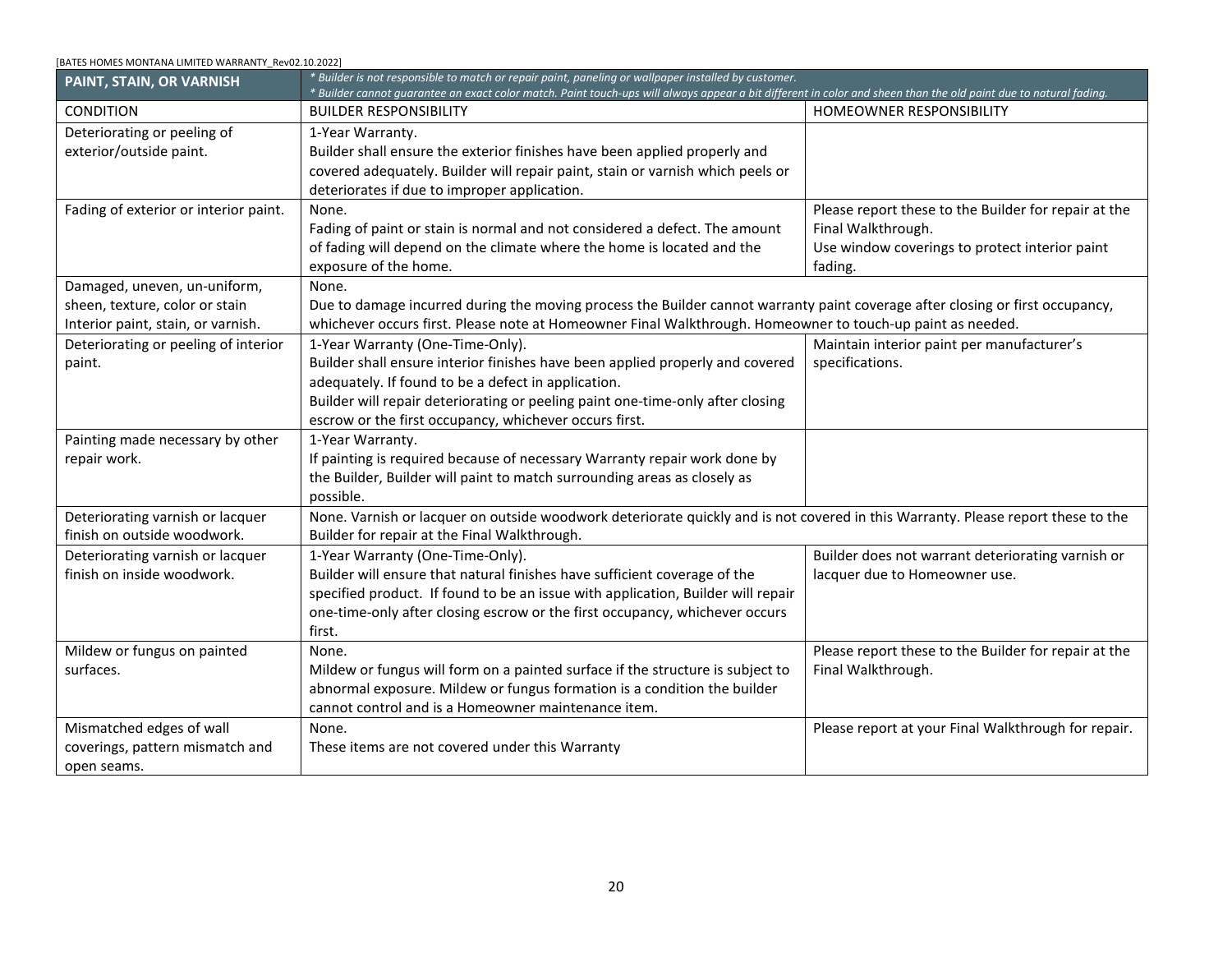#### <span id="page-21-0"></span>[BATES HOMES MONTANA LIMITED WARRANTY\_Rev02.10.2022] **PLUMBING** *\*Builder does not warrant pipes damaged by freezing due to homeowner negligence.*  CONDITION **EXAMPLE A RESPONSIBILITY EXAMPLE A RESPONSIBILITY HOMEOWNER RESPONSIBILITY** Leaking valves or faucets. 1 30-Day Warranty. Builder shall repair or replace any faucets or valves that leak due to deficiencies in workmanship or materials. However, Leakage caused by worn washers or seal is a homeowner maintenance item. Plumbing pipes have frozen and burst. 1-Year Warranty. Drain, waste, vent, and water pipes will be adequately protected to prevent freezing as required by the applicable plumbing requirements for normally anticipated cold weather and in accordance with the deign temperatures established by ASHRAE. Builder will repair ay pipes not meeting the ASHRAE standards. Drain water pipes and outside faucets when they are exposed to freezing temperatures. Keep home temperature set above 55°F at all times. Plumbing fixtures, appliances, or trim fitting deficiencies. 1-Year Warranty. Builder will repair any fixture, appliance, or fitting which does not meet the manufacturer's standards. Noise from improperly anchored pipes. 1-Year Warranty. Some noise in the water pipes is natural and comes from the flow of water and pipe expansion. If there is a pounding noise from improperly anchored pipes, Builder will repair. Stoppage of sewer, fixtures, and drains. 1-Year Warranty. Builder will repair stoppage due to defects in construction. Builder is not responsible for any deficiency which is not construction related, including failure in the municipal systems. Builder is not responsible for repair costs incurred by Homeowner without prior approval of Builder. If sewers, fixtures, and drains are clogged because of Homeowner actions, then Homeowner will pay the cost of repairing them. Water supply system does not deliver water. 1-Year Warranty. Builder is responsible for connecting all on-site service to municipal water mains and private water supplies. Builder shall repair problems caused by deficiencies in workmanship and materials. Builder is not responsible for water quality. Builder is not responsible for problems caused by conditions beyond our control or municipal water system. Septic tank distribution box and pump do not meet state, county, and local requirements. 1-Year Warranty. Builder will ensure septic tank meets state, county, or local requirements at installation. Builder will repair any defects in workmanship or materials. Builder is not responsible for conditions beyond our control such as freezing, saturated soil, an increase in the elevation of the water table, excessive use of the system, or limitations established by the local government agency. Properly maintain the septic tank system to include proper grades, landscaping, and protection from vehicular traffic or excessive weight which would result in soil compaction. Tanks may need to be pumped during periods of excessive use or extended rainfall. Septic drain fields. 1-Year Warranty. Septic drain fields should meet state, county, or local requirements. Builder will repair any septic drain fields that cannot properly handle the normal flow of household waste because of defects in workmanship or materials. Builder is not responsible for conditions beyond our control such as freezing, saturated soil, an increase in the elevation of the water table, excessive use of the system, or limitations established by the local government agency. Plumbing finishes. None. Covered by manufacturer's warranty. Never use polish, detergent, cleansers, abrasives or cloths with abrasive surfaces. The use of such items, other than a soft damp cloth will nullify the manufacturer's warranty.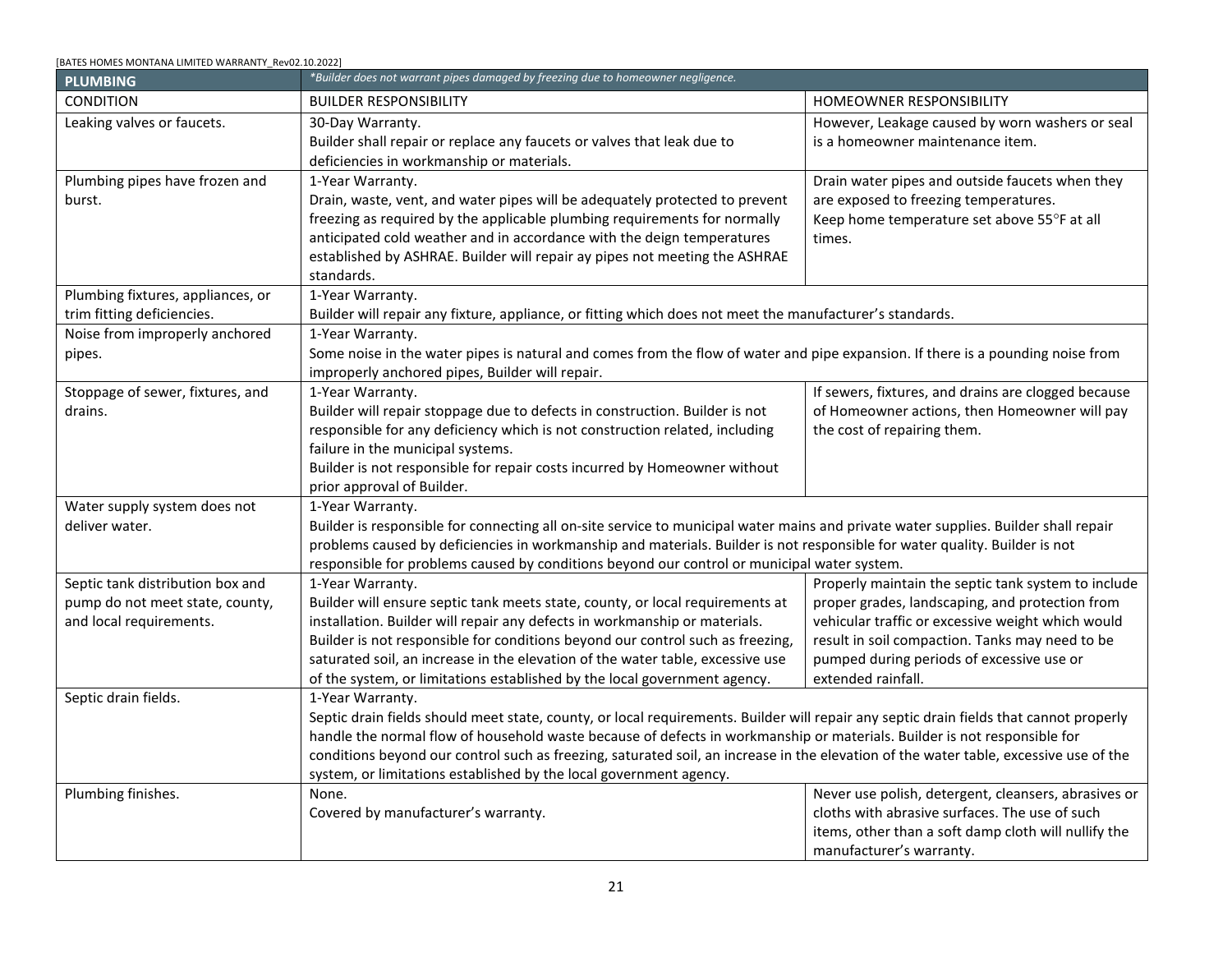<span id="page-22-4"></span><span id="page-22-3"></span><span id="page-22-2"></span><span id="page-22-1"></span><span id="page-22-0"></span>

| <b>ROLLER SHADES-BLINDES</b>                                           |                                                                                                                                |                                                                                                      |
|------------------------------------------------------------------------|--------------------------------------------------------------------------------------------------------------------------------|------------------------------------------------------------------------------------------------------|
| CONDITION                                                              | <b>BUILDER RESPONSIBILITY</b>                                                                                                  | HOMEOWNER RESPONSIBILITY                                                                             |
| Damage to roller shades or window                                      | None.                                                                                                                          | Please report prior to closing or first occupancy,                                                   |
| blinds.                                                                | Roller shades and window blinds are not covered by this Warranty.                                                              | whichever occurs first.                                                                              |
| <b>ROOFING</b>                                                         |                                                                                                                                |                                                                                                      |
| <b>CONDITION</b>                                                       | <b>BUILDER RESPONSIBILITY</b>                                                                                                  | HOMEOWNER RESPONSIBILITY                                                                             |
| Leaks in roof and/or flashings.                                        | 1-Year Warranty.                                                                                                               | Prevention of unusual snow and ice buildup is                                                        |
|                                                                        | Builder will repair leaks in roof or flashings due to construction defects.                                                    | pertinent Homeowner maintenance. Do not permit                                                       |
|                                                                        | Roofs and/or flashings should not leak under normally anticipated                                                              | any installation that punctures the roof. Walking                                                    |
|                                                                        | conditions, except where cause is determined to result from severe weather                                                     | on the roof can cause damage to tiles, shingles,                                                     |
|                                                                        | conditions, such as ice build-up, high winds, snow, and driven rain. Leaks                                                     | and/or flashing. Have a professional check the roof                                                  |
|                                                                        | caused by severe weather conditions, gutter overflow, or inadequate<br>Homeowner maintenance are not covered by this Warranty. | periodically for damage. Properly gutter cleaning<br>and maintenance can help prevent damage to your |
|                                                                        |                                                                                                                                | roof. (see "Gutters")                                                                                |
| Ice build-up on roof.                                                  | None.                                                                                                                          | Sweep off and remove excess snow and ice                                                             |
|                                                                        | During prolonged cold spells, ice is likely to build up on the eaves of the roof.                                              | buildup. Keep gutters clean of debris.                                                               |
|                                                                        | This build-up will occur when snow and ice accumulate, and gutters and                                                         |                                                                                                      |
|                                                                        | downspouts freeze. No action is required of the builder.                                                                       |                                                                                                      |
| Standing water on roof.                                                | 1-Year Warranty.                                                                                                               |                                                                                                      |
|                                                                        | It is not unusual for minor ponding to occur on a flat roof for up to 24 hours                                                 |                                                                                                      |
|                                                                        | after rainfall. However, if water is not draining properly, Builder will correct                                               |                                                                                                      |
|                                                                        | the drainage. Builder is not responsible if the rood was specifically designed                                                 |                                                                                                      |
|                                                                        | to retain water.                                                                                                               |                                                                                                      |
| <b>SINKS AND TUBS</b>                                                  |                                                                                                                                |                                                                                                      |
| <b>CONDITION</b>                                                       | <b>BUILDER RESPONSIBILITY</b>                                                                                                  | HOMEOWNER RESPONSIBILITY                                                                             |
| Cracking, chipping, and scratches<br>on porcelain surfaces of bathtubs | None.                                                                                                                          | Cracking, chipping and scratches on porcelain<br>surfaces of bathtubs and kitchen sinks can occur    |
| and kitchen sinks.                                                     | These items are not warrantable after closing or first occupancy, whichever<br>occurs first.                                   | when surfaces are hit with a sharp or heavy object.                                                  |
| Rust spots on sinks tubs and                                           | None.                                                                                                                          |                                                                                                      |
| fixtures.                                                              | Some minerals in water will cause rust spots on tubs, sinks, and their                                                         |                                                                                                      |
|                                                                        | fixtures, this is normal and not covered by this Warranty.                                                                     |                                                                                                      |
| <b>WALLS - EXTERIOR</b>                                                |                                                                                                                                |                                                                                                      |
| CONDITION                                                              | <b>BUILDER RESPONSIBILITY</b>                                                                                                  | HOMEOWNER RESPONSIBILITY                                                                             |
| <b>SIDING</b>                                                          |                                                                                                                                |                                                                                                      |
| Inadequate clearance between                                           | None.                                                                                                                          | Maintain a 6" clearance between siding and                                                           |
| exterior siding and finished grade.                                    | Builder will insure there is 6" clearance between siding and finished grade at                                                 | finished grade. Report prior to closing or first                                                     |
|                                                                        | the time of closing or first occupancy, whichever occurs first.                                                                | occupancy, whichever occurs first.                                                                   |
| Gaps on end and side edge.                                             | None.                                                                                                                          | Report prior to closing or first occupancy,                                                          |
|                                                                        | Gaps on end and side edge may occur due to normal expansion and                                                                | whichever occurs first.                                                                              |
|                                                                        | contraction. Builder cannot control wood expansion and contraction. This is                                                    |                                                                                                      |
|                                                                        | not covered by this Warranty.                                                                                                  |                                                                                                      |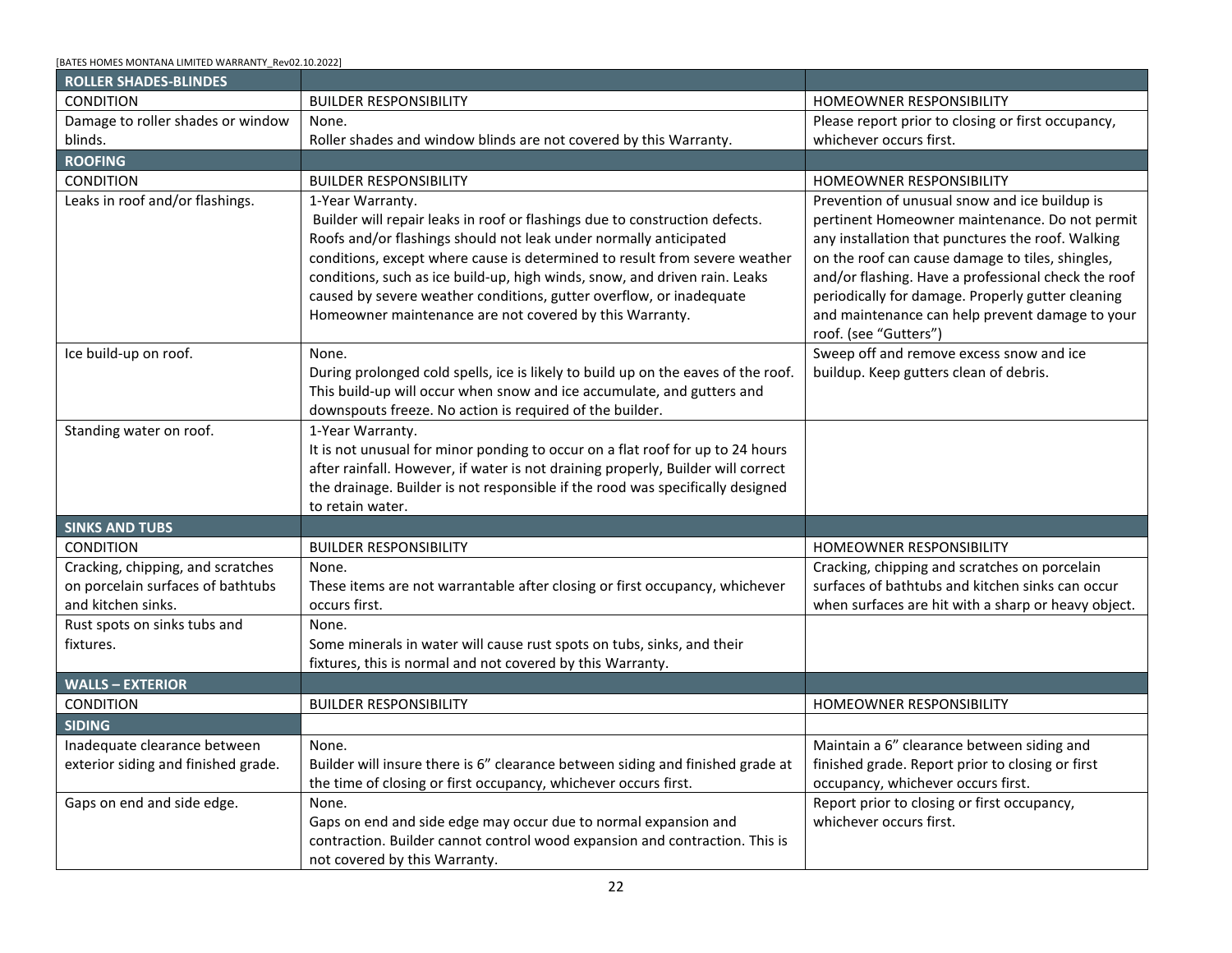<span id="page-23-3"></span><span id="page-23-2"></span><span id="page-23-1"></span><span id="page-23-0"></span>

| [BATES HOMES MONTANA LIMITED WARRANTY Rev02.10.2022]                                                                                                                                                                       |                                                                                                                                                                                                                                                                                                                                                                                                                                                                              |                                                                                                                                                                                                |
|----------------------------------------------------------------------------------------------------------------------------------------------------------------------------------------------------------------------------|------------------------------------------------------------------------------------------------------------------------------------------------------------------------------------------------------------------------------------------------------------------------------------------------------------------------------------------------------------------------------------------------------------------------------------------------------------------------------|------------------------------------------------------------------------------------------------------------------------------------------------------------------------------------------------|
| <b>SIDING - Continued</b>                                                                                                                                                                                                  |                                                                                                                                                                                                                                                                                                                                                                                                                                                                              |                                                                                                                                                                                                |
| Siding deterioration or<br>delamination.                                                                                                                                                                                   | 1-Year Warranty.<br>Siding should not deteriorate or delaminate within manufacturer's specs.<br>Shrinkage and expansion will occur with temperature and climate changes<br>and are normal.<br>Builder shall repair or replace as required unless caused by Homeowner<br>neglect to maintain siding properly. Builder responsible for repainting only<br>repaired sections. It should be expected that newly painted areas may not<br>be an exact match to original surfaces. | Protect the siding from damage, such as leaning<br>objects against siding, ball dents, and water from<br>sprinklers striking the siding. Annually, seal or re-<br>caulk siding.<br>Report      |
| <b>STUCCO</b>                                                                                                                                                                                                              |                                                                                                                                                                                                                                                                                                                                                                                                                                                                              |                                                                                                                                                                                                |
| Cracks in stucco.                                                                                                                                                                                                          | 1-Year Warranty (One-Time-Only).<br>Builder shall repair cracks in excess of 1/8" in width one-time-only during the<br>Warranty Period. Color variations in stucco or normal and impossible to<br>match perfectly. Builder is not responsible for color variations in stucco or<br>repair work.                                                                                                                                                                              | Minor cracks are typical in stucco wall surfaces and<br>quite common around windows and door corners.<br>You can minimize them by coating stucco with an<br>approved stucco sealant or paint.  |
| <b>WALLS - INTERIOR</b>                                                                                                                                                                                                    |                                                                                                                                                                                                                                                                                                                                                                                                                                                                              |                                                                                                                                                                                                |
| CONDITION                                                                                                                                                                                                                  | <b>BUILDER RESPONSIBILITY</b>                                                                                                                                                                                                                                                                                                                                                                                                                                                | HOMEOWNER RESPONSIBILITY                                                                                                                                                                       |
| <b>GYPSUM WALBOARD - SHEETROCK</b>                                                                                                                                                                                         |                                                                                                                                                                                                                                                                                                                                                                                                                                                                              |                                                                                                                                                                                                |
| Visible defects such as nail pops,<br>cracks, and seam lines due to<br>normal shrinkage, expansion of<br>movement of home.                                                                                                 | None.<br>Nail pops and blisters in tape are common in gypsum wallboard installation<br>and are considered acceptable.                                                                                                                                                                                                                                                                                                                                                        | It is strongly recommended that no custom<br>color/custom paint including but not limited to<br>matte, semi-gloss, and/or "custom" finishes be<br>installed until after one year of occupancy. |
| Defects such as, blisters in tape or<br>loose tape, readily observed by<br>visual inspection, without resorting<br>to artificial light placements are not<br>acceptable, except where<br>repainting will cover the defect. | 1-Year Warranty. Correct such defects to meet warranty standard.                                                                                                                                                                                                                                                                                                                                                                                                             |                                                                                                                                                                                                |
| Out of plumb walls.                                                                                                                                                                                                        | 1-Year Warranty.<br>Builder will repair walls within the home that are more than 1/4" out-of-plumb<br>for any 30" vertical measurement.                                                                                                                                                                                                                                                                                                                                      |                                                                                                                                                                                                |
| Bowed walls or other interior.                                                                                                                                                                                             | 1-Year Warranty.<br>All interior and exterior walls have slight variances on their finished surfaces.<br>Bowing walls will not detract from or blemish the wall's finished surface. The<br>Builder will repair any walls which bow more than 3/8" out of line within any<br>30" horizontal or vertical measurement taken a minimum of 16" from any<br>sheetrock corner or opening.                                                                                           |                                                                                                                                                                                                |
| <b>LATH &amp; PLASTER</b>                                                                                                                                                                                                  |                                                                                                                                                                                                                                                                                                                                                                                                                                                                              |                                                                                                                                                                                                |
| Cracks in lath & plaster on inside<br>walls and ceilings.                                                                                                                                                                  | 1-Year Warranty (One-Time-Only).<br>Minor crack are typical in lath & plaster. Builder will repair all cracks in<br>excess of 1/8" wide one-time-only during Warranty Period.                                                                                                                                                                                                                                                                                                |                                                                                                                                                                                                |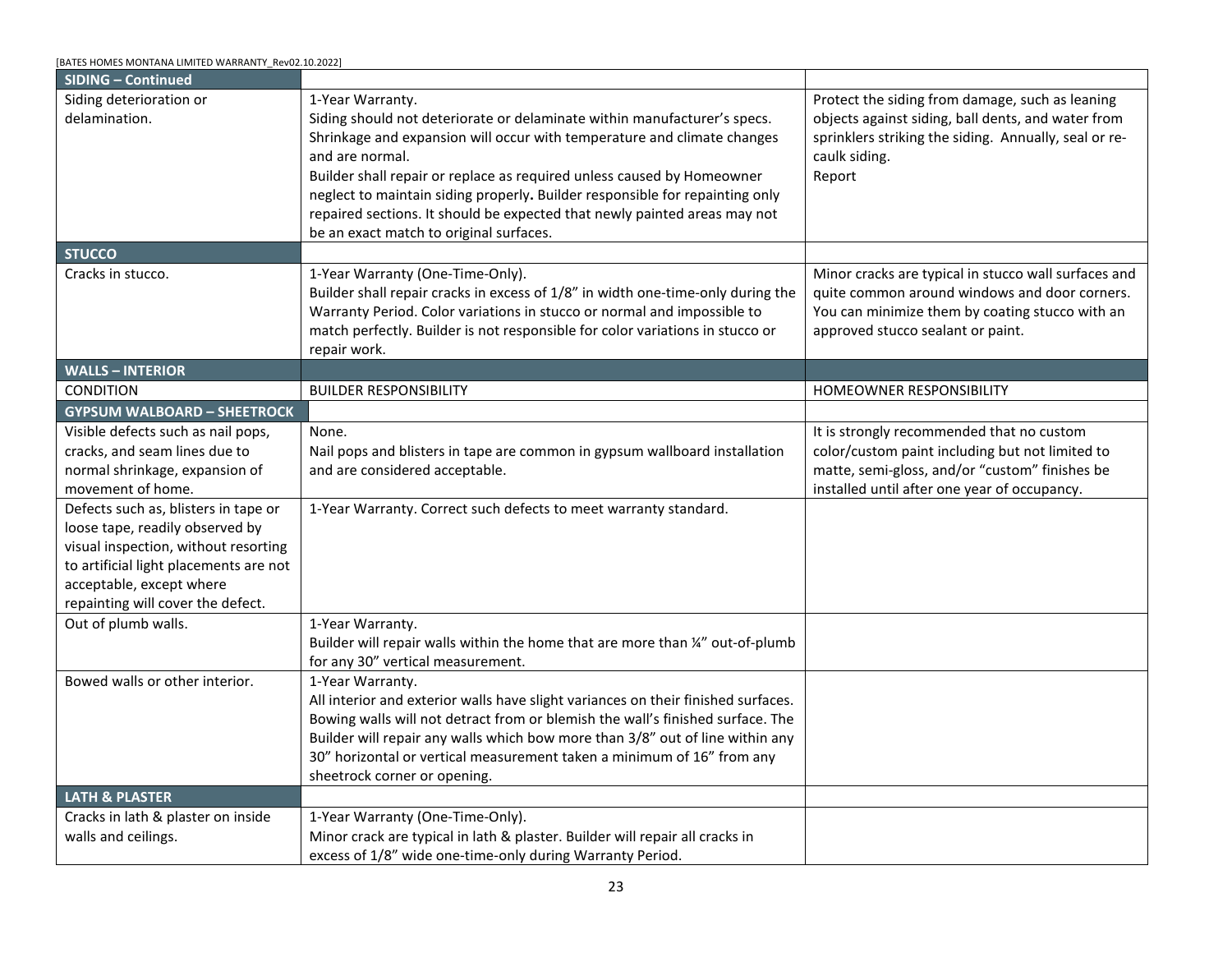<span id="page-24-2"></span><span id="page-24-1"></span><span id="page-24-0"></span>

| <b>VENTS &amp; LOUVERS</b>           |                                                                                 |                                                    |
|--------------------------------------|---------------------------------------------------------------------------------|----------------------------------------------------|
| <b>CONDITION</b>                     | <b>BUILDER RESPONSIBILITY</b>                                                   | <b>HOMEOWNER RESPONSIBILITY</b>                    |
| Leaks into attic through louvers and | None.                                                                           |                                                    |
| vents.                               | Home must have vents and louvers for proper ventilation. Rain and snow will     |                                                    |
|                                      | sometimes come through these openings.                                          |                                                    |
| <b>WEATHER STRIPPING &amp; SEALS</b> |                                                                                 |                                                    |
| <b>CONDITION</b>                     | <b>BUILDER RESPONSIBILITY</b>                                                   | <b>HOMEOWNER RESPONSIBILITY</b>                    |
| Air leaking around doors &           | 1-Year-Warranty (One-Time-Only).                                                | Do not paint weather-stripping or remove any       |
| windows.                             | Some infiltration is normally noticeable around doors and windows,              | small felt pads which are attached to the doors or |
|                                      | especially during high winds. Excessive infiltration is not acceptable. Builder | door jambs. Weather-stripping may hum in high      |
|                                      | shall adjust or correct poorly fitted windows or doors, or poorly fitted        | winds, this is normal.                             |
|                                      | weather-stripping one-time-only during the Warranty Period.                     |                                                    |
| <b>WINDOWS</b>                       |                                                                                 |                                                    |
| (See "Doors & Windows"               |                                                                                 |                                                    |
|                                      |                                                                                 |                                                    |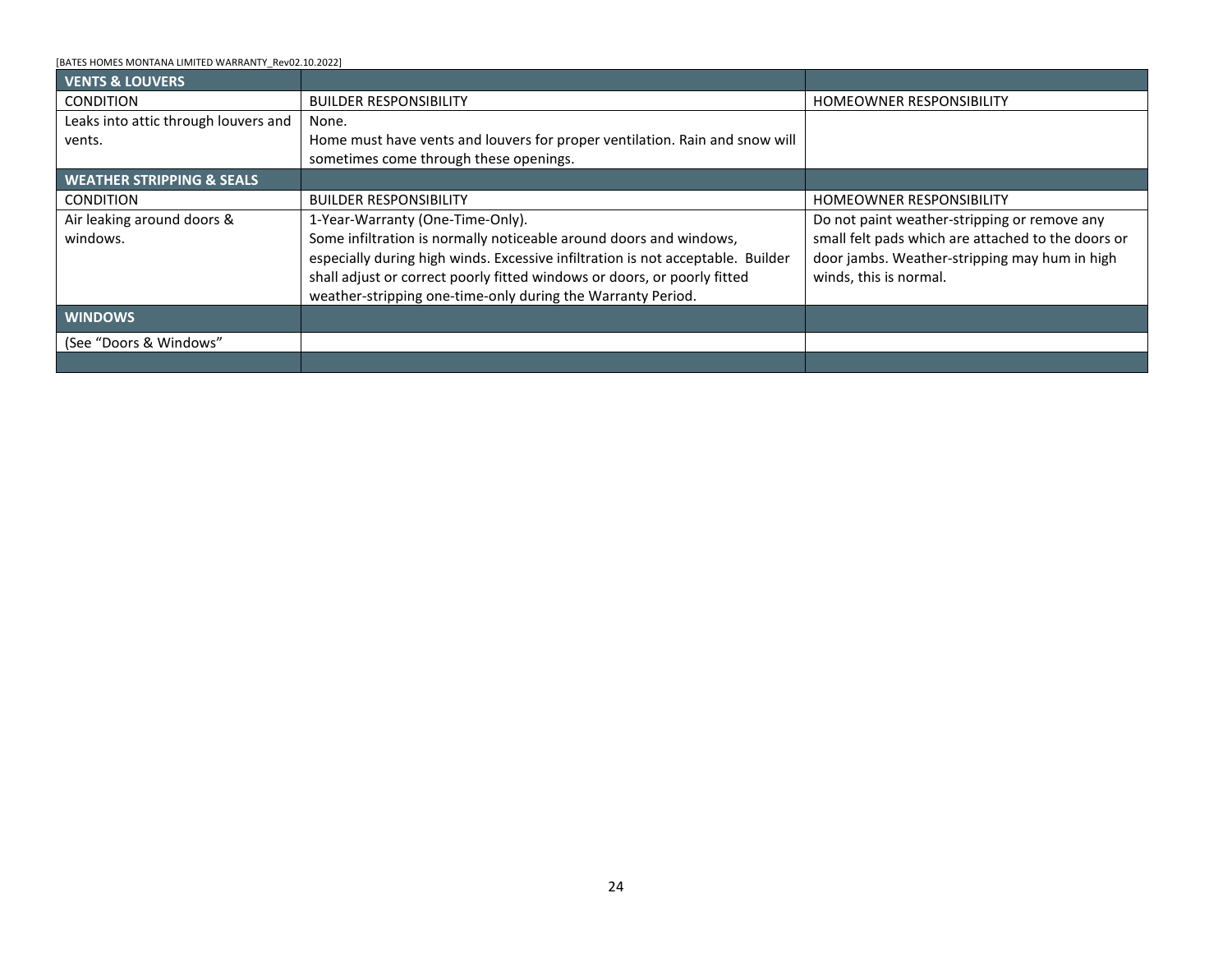# INDEX